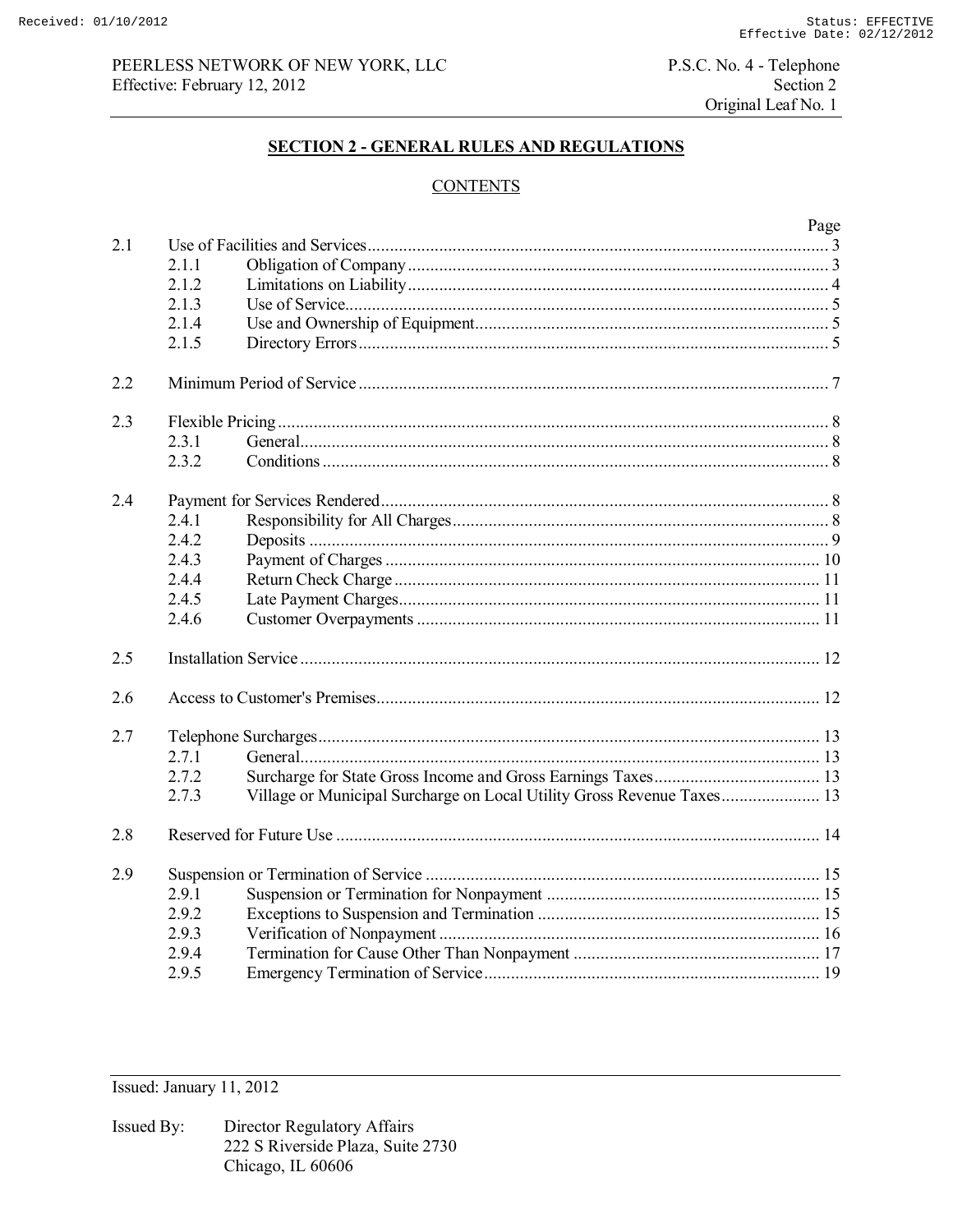# PEERLESS NETWORK OF NEW YORK, LLC<br>
P.S.C. No. 4 - Telephone<br>
Section 2<br>
Section 2 Effective: February 12, 2012

Original Page No. 2

# **SECTION 2 - GENERAL RULES AND REGULATIONS (continued)**

## CONTENTS (continued)

| 2.10 |         |                                                           |  |  |
|------|---------|-----------------------------------------------------------|--|--|
|      | 2.10.1  |                                                           |  |  |
|      | 2.10.2  |                                                           |  |  |
|      | 2.10.3  |                                                           |  |  |
|      | 2.10.4  |                                                           |  |  |
| 2.11 |         |                                                           |  |  |
|      | 2.11.1  |                                                           |  |  |
|      | 2.11.2  |                                                           |  |  |
| 2.12 |         |                                                           |  |  |
|      | 2 1 2 1 |                                                           |  |  |
|      | 2.12.2  |                                                           |  |  |
| 2.13 |         | Emergency/Crisis/Disaster Restoration and Provisioning -- |  |  |
|      |         |                                                           |  |  |
|      | 2.13.1  |                                                           |  |  |
|      | 2.13.2  |                                                           |  |  |
|      | 2.13.3  |                                                           |  |  |
|      | 2.13.4  |                                                           |  |  |
|      | 2.13.5  |                                                           |  |  |
|      | 2.13.6  |                                                           |  |  |
| 2.14 |         |                                                           |  |  |
|      | 2.14.1  |                                                           |  |  |
|      | 2.14.2  |                                                           |  |  |
|      | 2.14.3  |                                                           |  |  |
|      | 2.14.4  |                                                           |  |  |
|      |         |                                                           |  |  |
|      |         |                                                           |  |  |

Issued: January 11, 2012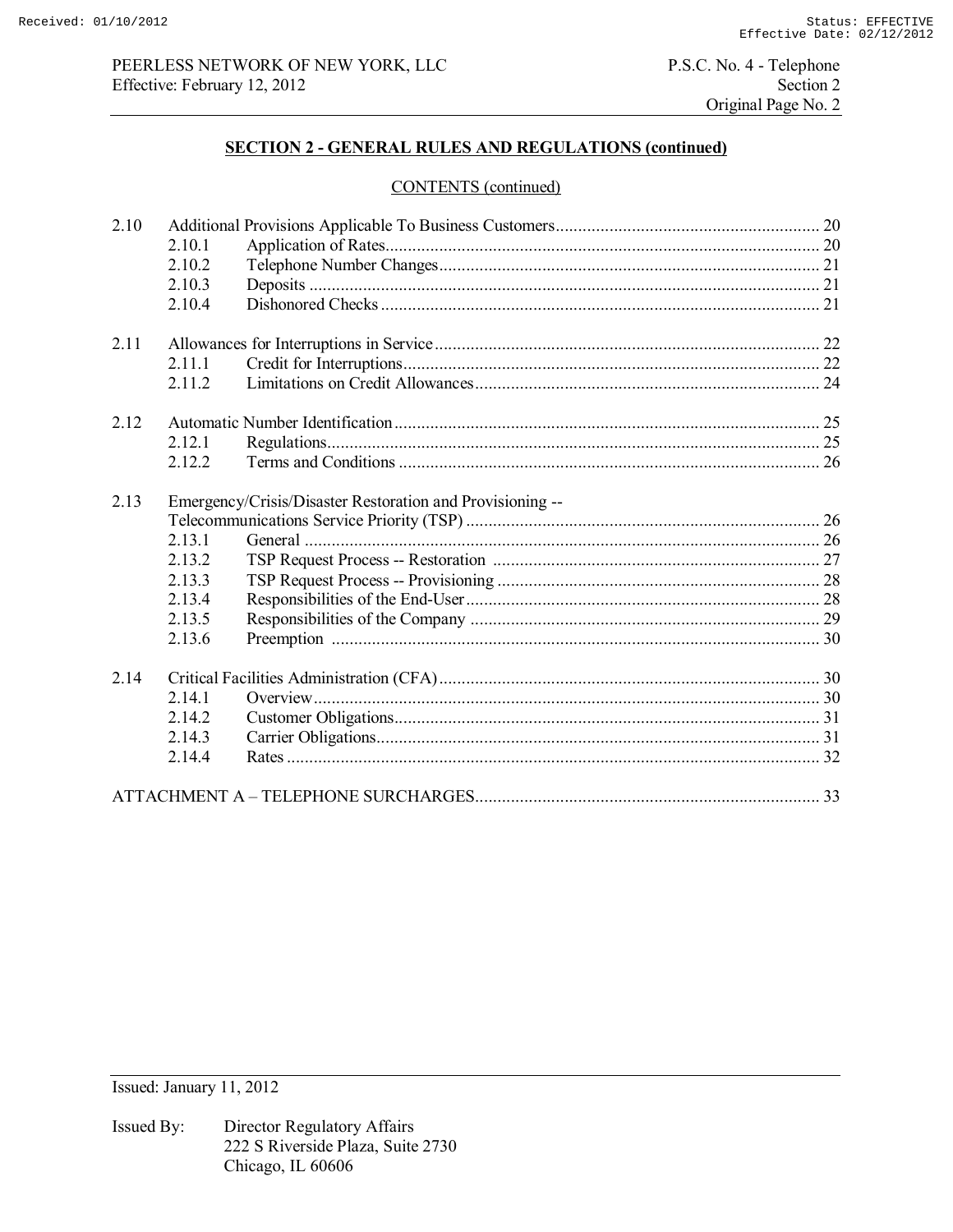#### **SECTION 2 - GENERAL RULES AND REGULATIONS (continued)**

## 2.1 USE OF FACILITIES AND SERVICE

2.1.1 Obligation of the Company

 In furnishing facilities and service, the Company does not undertake to transmit messages, but furnishes the use of its facilities to its customers for communications.

 The Company's obligation to furnish facilities and service is dependent upon its ability (a) to secure and retain, without unreasonable expense, suitable facilities and rights for the construction and maintenance of the necessary circuits and equipment; (b) to secure and retain, without unreasonable expense, suitable space for its plant and facilities in the building where service is or will be provided to the customer; or (c) to secure reimbursement of all costs where the owner or operator of a building demands relocation or rearrangement of plant and facilities used in providing service therein.

 The Company shall not be required to furnish, or continue to furnish, facilities or service where the circumstances are such that the proposed use of the facilities or service would tend to adversely affect the Company's plant, property or service.

 The Company reserves the right to refuse an application for service made by a present or former customer who is indebted to the Company for service previously rendered pursuant to this Tariff until the indebtedness is satisfied.

Issued: January 11, 2012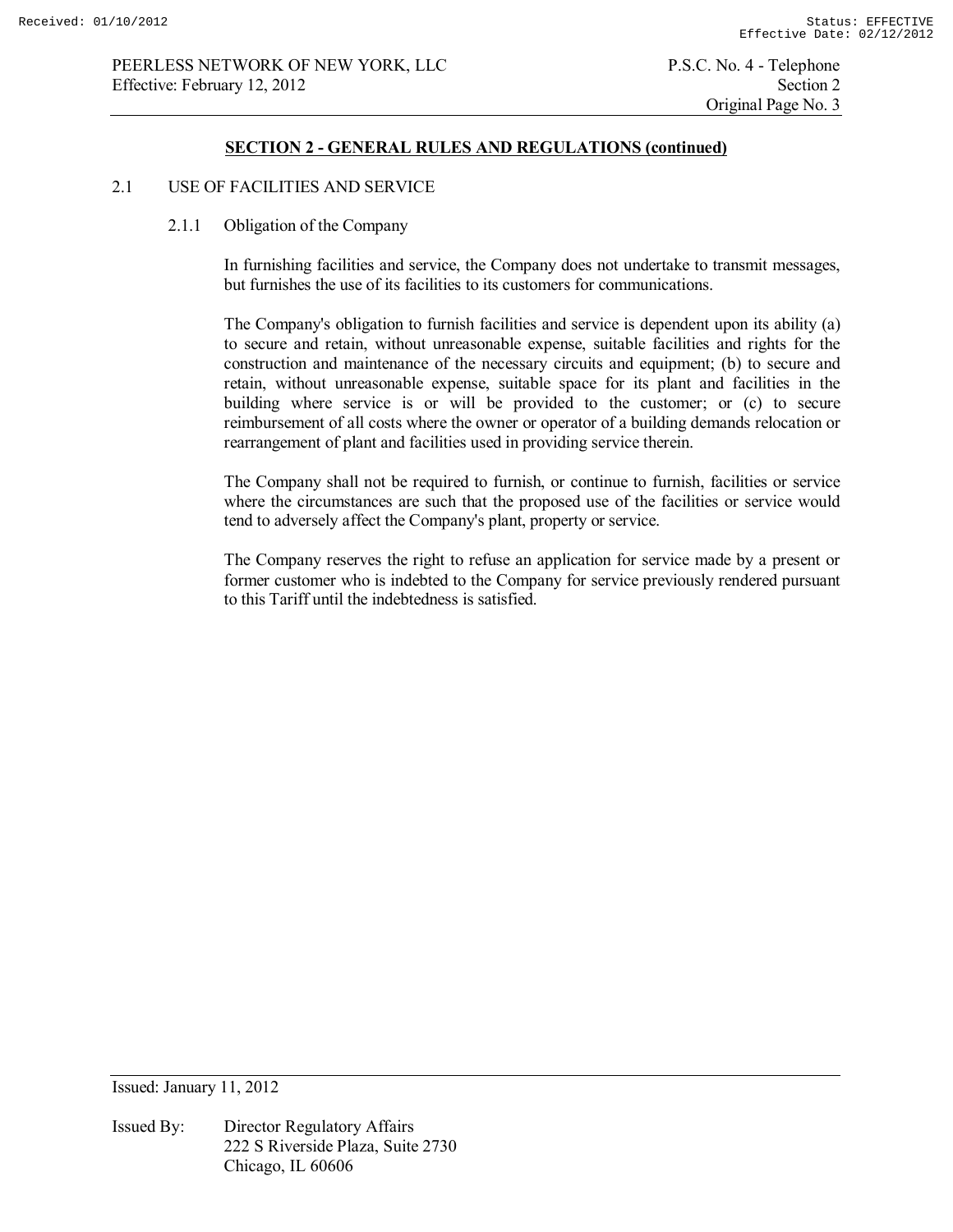## **SECTION 2 - GENERAL RULES AND REGULATIONS (continued)**

## 2.1 USE OF FACILITIES AND SERVICE (continued)

- 2.1.2 Limitations on Liability
	- a. Indemnification by Customer

 The customer and any authorized or joint users, jointly and severally shall indemnify, defend and hold the Company harmless against claims, loss, damage, expense (including attorneys' fees and court costs) for libel, slander, or infringement of copyright arising from the material transmitted over its facilities; against claims for infringement of patents arising from combining with, or using in connection with, facilities of the Company, equipment and systems of the customer; and against all other claims arising out of any act or omission of the customer in connection with facilities provided by the Company or the customer. In the event any such infringing use is enjoined, the customer, authorized user or joint user at its option and expense, shall obtain immediately a dismissal or stay of such injunction, obtain a license or other agreement so as to extinguish any claim of infringement, or terminate the claimed infringing use or modify such infringement.

b. Customer-Provided Equipment

 The service and facilities furnished by the Company are subject to the following limitations: the Company shall not be liable for damage arising out of mistakes, omissions, interruptions, delays, errors or defects in transmission or other injury, including but not limited to injuries to persons or property from voltages or currents transmitted over the facilities of the Company caused by customerprovided equipment or premises wire.

c. Use of Facilities of Other Companies

 When the facilities of other companies are used in establishing a connection, the Company is not liable for any act, error, omission, or interruption caused by the other company or their agents or employees. This includes the provision of a signaling system database by another company.

Issued: January 11, 2012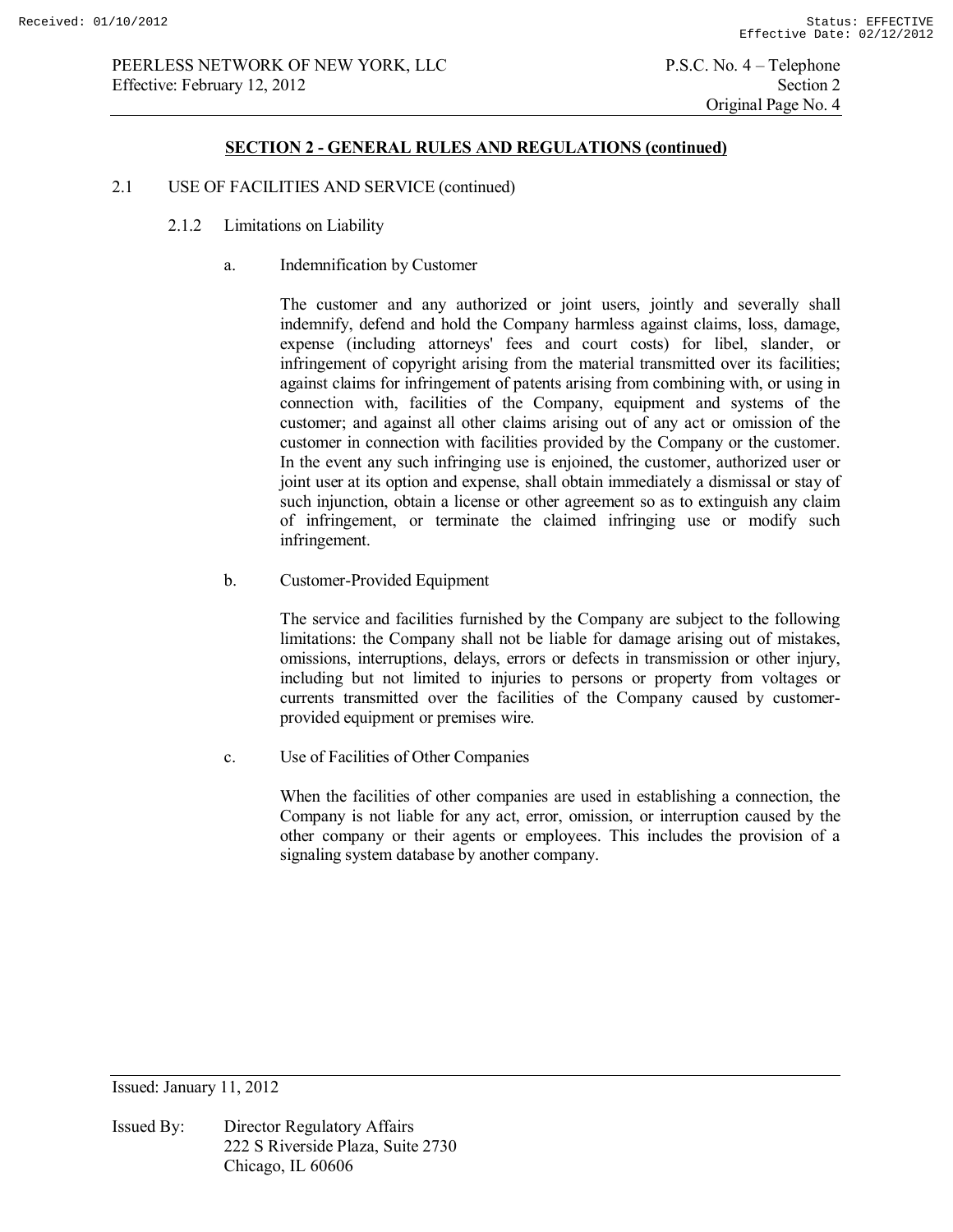#### 2.1 USE OF FACILITIES AND SERVICE (continued)

2.1.3 Use of Service

 Any service provided under this Tariff may be resold to or shared (jointly used) with other persons at the customer's option. The customer remains solely responsible for all use of service ordered by it or billed to its telephone number(s) pursuant to this Tariff, for determining who is authorized to use its service, and for promptly notifying the Company of any unauthorized use. The customer may advise its customers that a portion of its service is provided by the Company, but the customer shall not represent that the Company jointly participates with the customer in the provision of the service.

2.1.4 Use and Ownership of Equipment

 The Company's equipment, apparatus, channels and lines shall be carefully used. Equipment furnished by the Company shall remain its property and shall be returned to the Company whenever requested, within a reasonable period following the request, in good condition, reasonable wear and tear accepted. The customer is required to reimburse the Company for any loss of, or damage to, the facilities or equipment on the customer's premises, including loss or damage caused by agents, employees or independent contractors of the customer through any negligence.

2.1.5 Directory Errors

 In the absence of gross negligence or willful misconduct and except for the allowances stated below, no liability for damages arising from errors or mistakes in or omissions of directory listings, or errors or mistakes in or omissions of listings obtainable from the directory assistance operator, including errors in the reporting thereof, shall attach to the Company. An allowance for errors or mistakes in or omissions of published directory listings or for errors or mistakes in or omissions of listings obtainable from the directory assistance operator shall be given as follows:

 1) Free Listings: For free or no-charge published directory listings, credit shall be given at the rate of two times the monthly tariff rate for an additional or charge listing for each individual, auxiliary or party line, PBX trunk or Centrex attendant loop affected, for the life of the directory or the charge period during which the error, mistake or omission occurs.

 2) Charge Listings: For additional or charge published directory listings, credit shall be given at the monthly tariff rate for each such listing for the life of the directory or the charge period during which the error, mistake or omission occurs.

Issued: January 11, 2012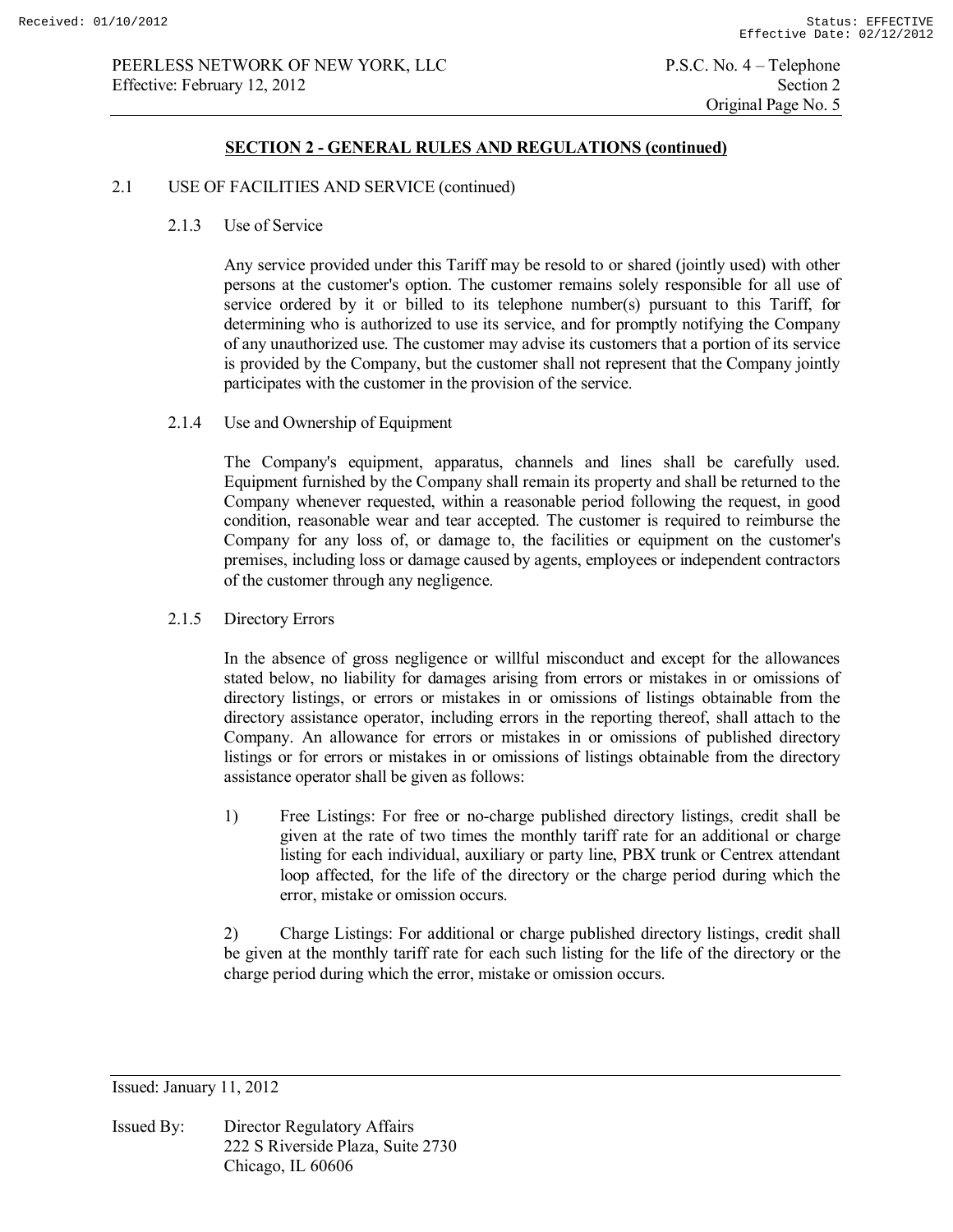#### 2.1 USE OF FACILITIES AND SERVICE (continued)

- 2.1.5 Directory Errors (continued)
	- 3) Operator records: For free or charge listings obtainable from records used by the directory assistance operator, upon notification to the Company of the error, mistake or omission in such records by the subscriber, the Company shall be allowed a period of three business days to make a correction. If the correction is not made in that time, credit shall be given at the rate of 2/30ths of the basic monthly rate for the line or lines in question for each day thereafter that the records remain uncorrected. (Where Centrex attendant loops are involved, credit shall be given at the rate of 2/30ths of the basic monthly rate for PBX trunks.)
	- 4) Credit limitation: The total amount of the credit provided for the preceding paragraphs 1, 2, and 3 shall not exceed, on a monthly basis, the total of the charges for each charge listing plus the basic monthly rate, as specified in paragraph 3, for the line or lines in question.
	- 5) Definitions: As used in Paragraphs 1, 2, 3, and 4 above, the terms "error," "mistake" or "omission" shall refer to a discrepancy in the directory listing or directory assistance records which the Company has failed to correct and where the error affects the ability to locate a particular subscriber's correct telephone number. The terms shall refer to addresses only to the extent that an error, mistake or omission of an address places the subscriber on an incorrect street or in an incorrect community.
	- 6) Notice: Such allowances or credits as specified in Paragraphs 1, 2, and 3 above, shall be given upon notice to the Company by the subscriber that such error, mistake or omission has occurred; provided, however, that when it is administratively feasible for the Company to have knowledge of such error, mistake or omission, the Company shall give credit without the requirement of notification by the subscribers.

Issued: January 11, 2012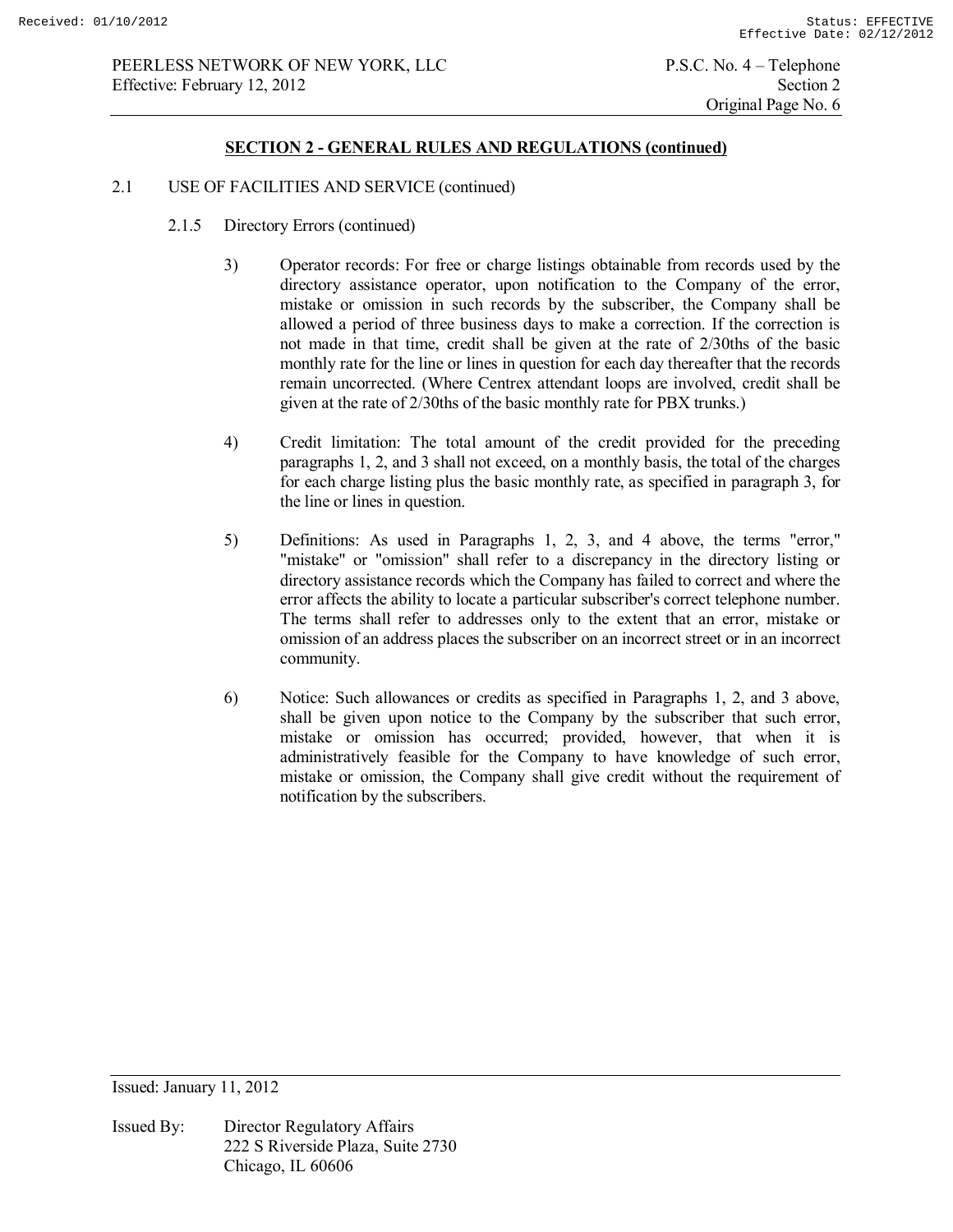Original Page No. 7

## **SECTION 2 - GENERAL RULES AND REGULATIONS (continued)**

#### 2.2 MINIMUM PERIOD OF SERVICE

 The minimum period of service is one month except as otherwise provided in this Tariff. The customer must pay the regular tariffed rate for the service they subscribe to for the minimum period of service. If a customer disconnects service before the end of the minimum service period, that customer is responsible for paying the regular rates for the remainder of the minimum service period. When the service is moved within the same building, to another building on the same premises, or to a different premises entirely, the period of service at each location is accumulated to calculate if the customer has met the minimum period of service obligation.

 If service is terminated before the end of the minimum period of service as a result of condemnation of property, damage to property requiring the premises to be abandoned, or by the death of the customer, the customer is not obligated to pay for service for the remainder of the minimum period.

 If service is switched over to a new customer at the same premises after the first month's service, the minimum period of service requirements are assigned to the new customer if the new customer agrees in writing to accept them. For facilities not taken over by the new customer, the original customer is responsible for the remaining payment for the minimum service period in accordance with the terms under which the service was originally furnished.

Issued: January 11, 2012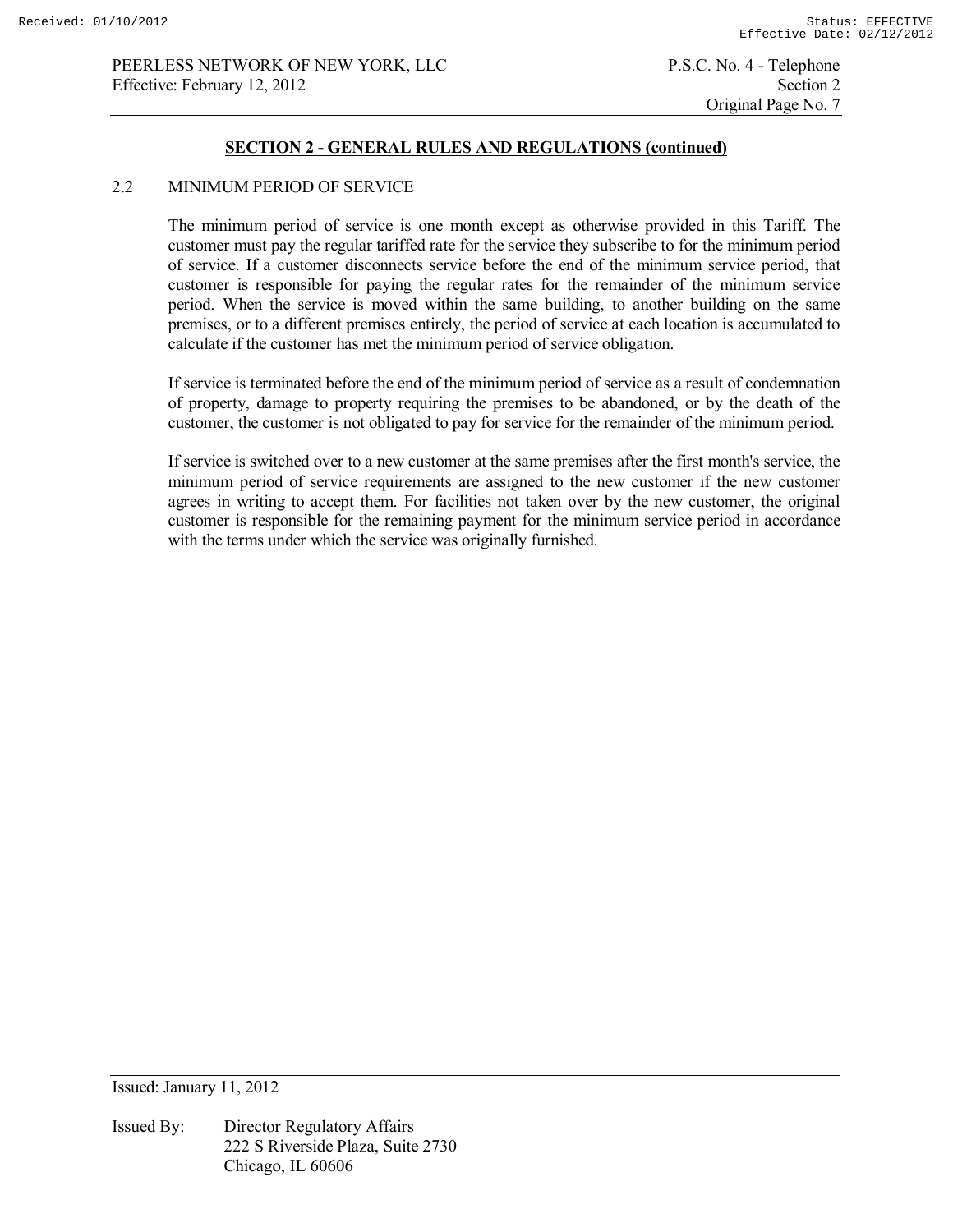## 2.3 FLEXIBLE PRICING

2.3.1 General

 Flexible Pricing sets minimum and maximum rates that can be charged for telephone service. The Company may change a specific rate within the range of the established minimum and maximum rates on one day's notice to customers and the Public Service Commission.

- 2.3.2 Conditions
	- a. The Company reserves the right to change prices at any time subject to regulatory requirements by filing a revised Rate Attachment with the Commission.
	- b. Individual written notice to Customers of rate changes shall be made in accordance with Commission regulations. Where there are no regulations, notification will be made in a manner appropriate to the circumstances involved.
	- c. A rate shall not be changed unless it has been in effect for at least thirty (30) days.
	- d. A customer can request that the Company disconnect service that is provided under the Flexible Pricing due to a price increase. The customer will be credited for the difference between the new price and the old price retroactive to the effective date of the price increase if the customer notifies the Company of its desire to disconnect service within 20 days of receiving notification of the price increase.

## 2.4 PAYMENT FOR SERVICE RENDERED

## 2.4.1 Responsibility for All Charges

 Any applicant for facilities or service may be required to sign an application form requesting the Company to furnish the facilities or service in accordance with the rates, charges, rules and regulations from time to time in force and effect. The customer is responsible for all local and toll calls originating from the customer's premises and for all calls charged to the customer's line where any person answering the customer's line agrees to accept such charge.

Issued: January 11, 2012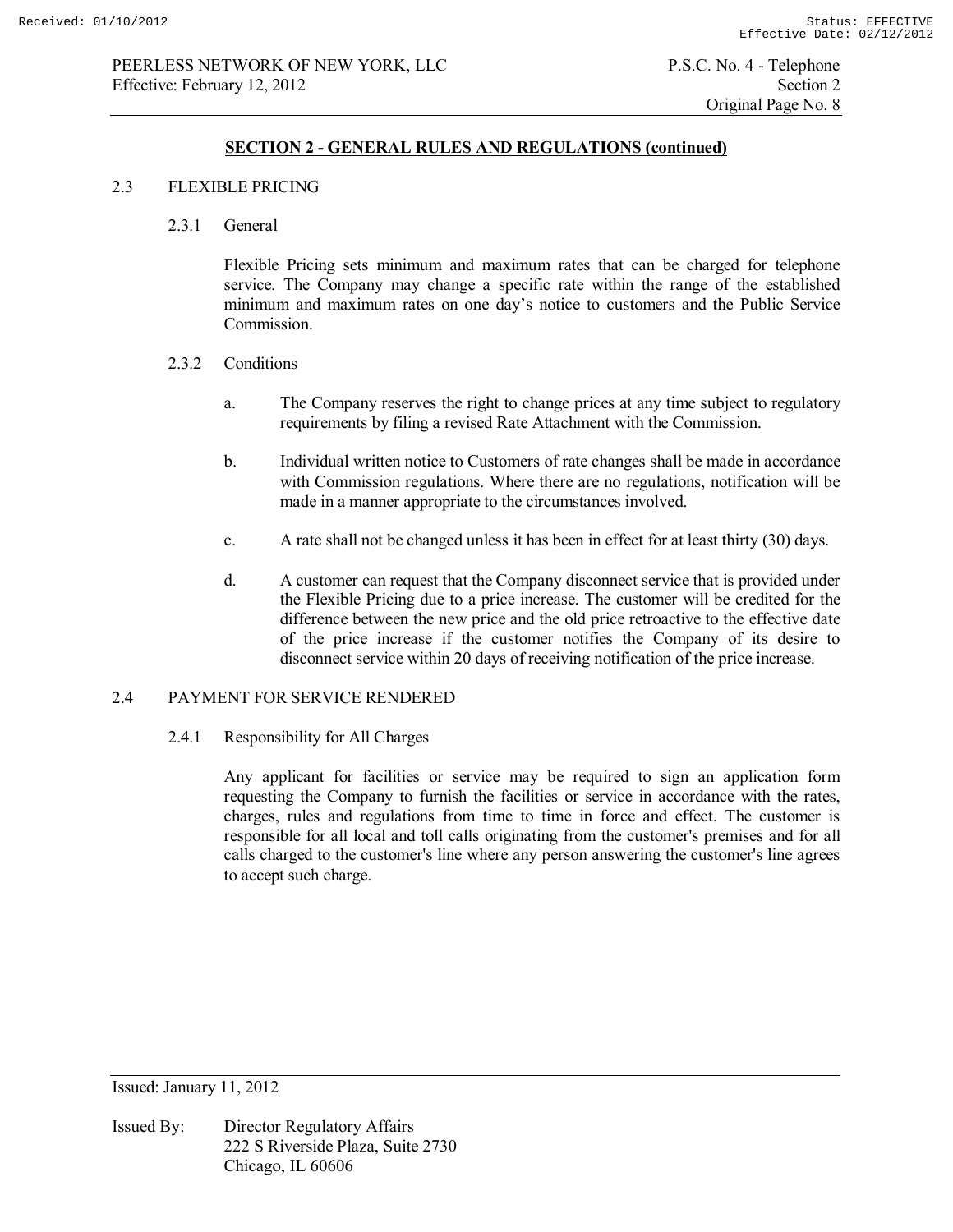#### 2.4 PAYMENT FOR SERVICE RENDERED (continued)

2.4.2 Deposits

 Subject to special provisions as may be set forth below and in Section 2.10 of this Tariff, any applicant or customer whose financial responsibility is not established to the satisfaction of the Company may be required to deposit a sum up to an amount equal to the total of the estimated local service and intraLATA toll charges for up to two months for the facilities and service. If the minimum period of service for the requested facilities and service is more than one month, as specified in this Tariff, the customer may also be required to deposit a sum up to an amount equal to the total charges for service for the minimum service period less any connection charge paid by the customer.

 The fact that a deposit has been made shall in no way relieve the applicant or customer from complying with the Tariff regulations for the prompt payment of bills on presentation. Each applicant from whom a deposit is collected will be given a certificate of deposit and circular containing the terms and conditions applicable to deposits, in accordance with the Rules and Regulations of the Commission pertaining to customer deposits.

a. Interest on Deposits

 Simple interest at the rate specified by the Commission shall be credited or paid to the customer while the Company holds the deposit.

b. Inadequate Deposit

 If the amount of a deposit is proven to be less than required to meet the requirements specified above, the customer shall be required to pay an additional deposit upon request.

c. Return of Deposit

 When a deposit is to be returned, the customer may request that the full amount of the deposit be issued by check. If the customer requests that the full amount be credited to amounts owed the Company, the Company will process the transaction on the billing date and apply the deposit to any amount currently owed to the Company, and return any remaining amount of the deposit to the customer by check.

Issued: January 11, 2012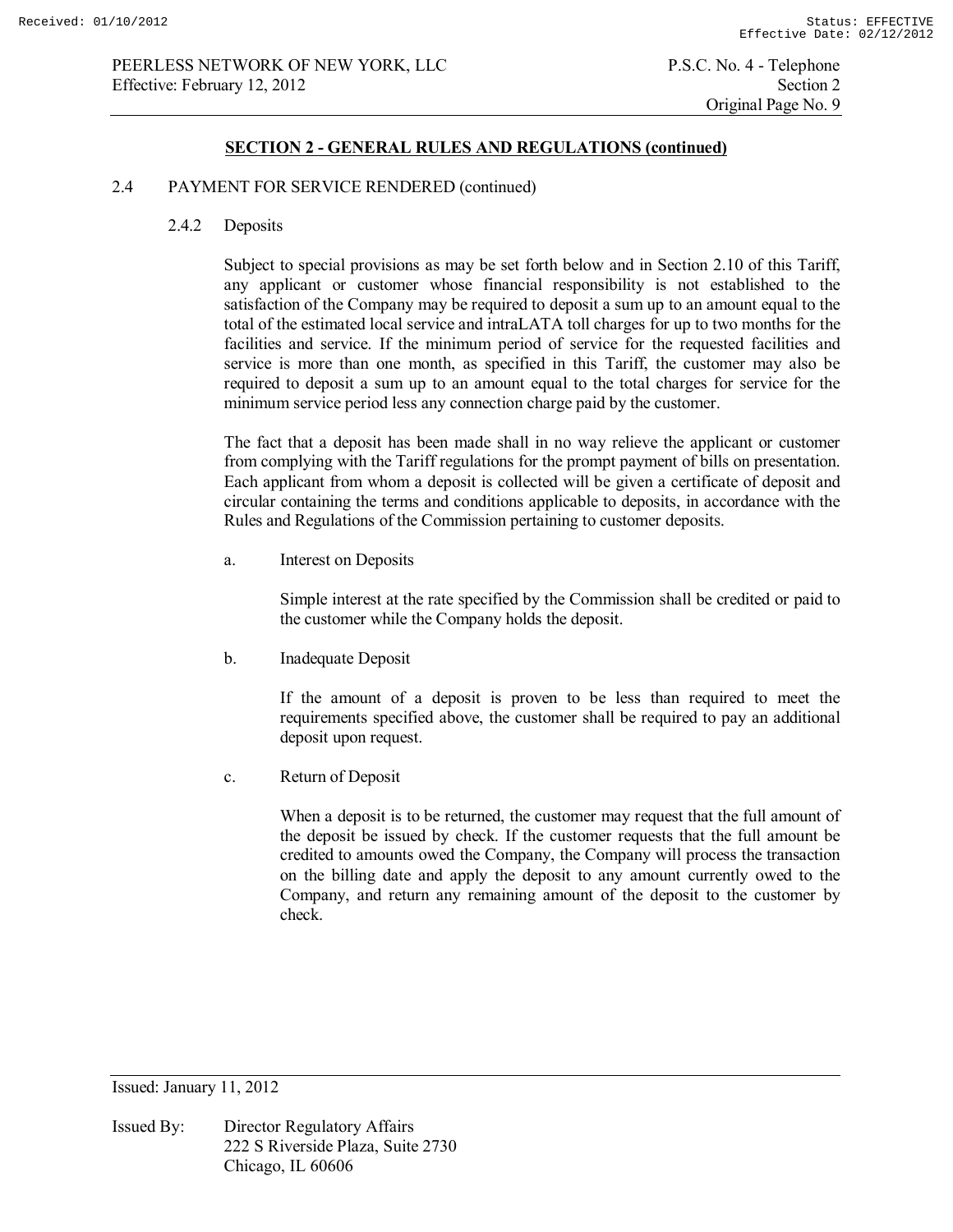Original Page No. 10

## **SECTION 2 - GENERAL RULES AND REGULATIONS (continued)**

## 2.4 PAYMENT FOR SERVICE RENDERED (continued)

2.4.3 Payment of Charges

 Charges for facilities and service, other than usage charges, are due monthly in advance. All other charges are payable upon request of the Company. Bills are due on the due date shown on the bill and are payable at any business office of the Company, by U.S. Mail, or at any location designated by the Company. If objection is not received by the Company within three months after the bill is rendered, the items and charges appearing thereon shall be determined to be correct and binding upon the customer. A bill will not be deemed correct and binding upon the customer if the Company has records on the basis of which an objection may be considered, or if the customer has in his or her possession such Company records. If objection results in a refund to the customer, such refund will be with interest at the greater of the unadjusted customer deposit rate or the applicable late payment rate, if any, for the service classification under which the customer was billed. Interest will be paid from the date when the customer overpayment was made, adjusted for any changes in the deposit rate or late payment rate, compounded monthly, until the overpayment is refunded. Notwithstanding the foregoing, no interest will be paid by the Company on customer overpayments that are refunded within 30 days after the overpayment is received by the Company. Where an objection to the bill involves a superseded service order, the items and charges appearing on the bill shall be deemed to be correct and binding upon the customer if objection is not received by the Company within two months after the bill is rendered.

2.4.4 Return Check Charge

When a check which has been presented to the Company by a customer in payment for charges is returned by the bank, the customer shall be responsible for the payment of a Returned Check Charge of \$20.00.

Issued: January 11, 2012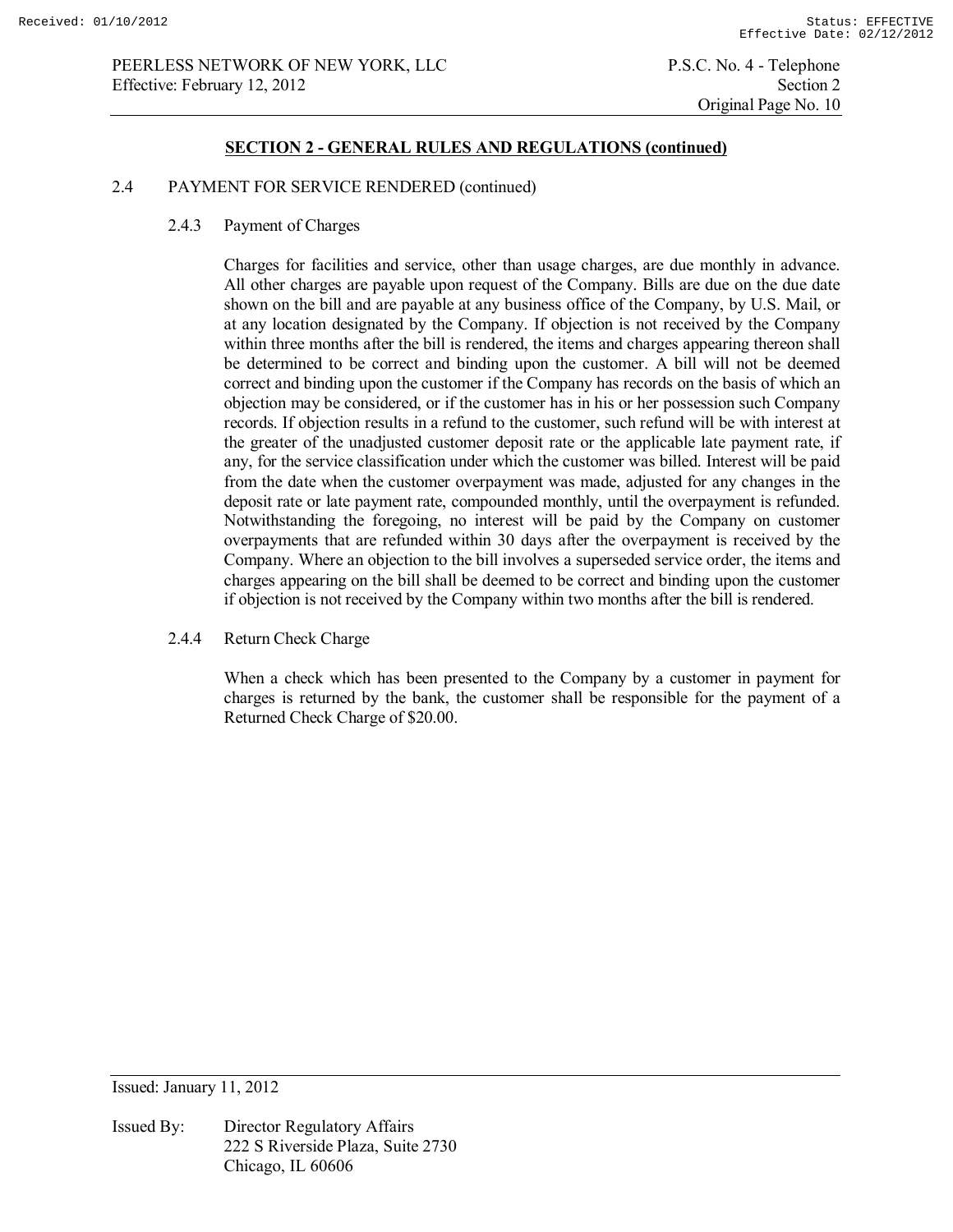## 2.4 PAYMENT FOR SERVICE RENDERED (continued)

- 2.4.5 Late Payment Charges
	- a. Customer bills for telephone service are due on the due date specified on the bill. A customer is in default unless payment is made on or before the due date specified on the bill. If payment is not received by the customer's next billing date, a late payment charge of 1.5% will be applied to all amounts previously billed under this Tariff, excluding one month's local service charge, but including arrears and unpaid late payment charges.
	- b. Late payment charges do not apply to those portions (and only those portions) of unpaid balances that are associated with disputed amounts. Undisputed amounts on the same bill are subject to late payment charges if unpaid and carried forward to the next bill.
	- c. Late payment charges do not apply to final accounts.
	- d. Late payment charges do not apply to government agencies of the State of New York. These agencies are required to make payment in accordance with the provisions of Article XI-A of the State Finance Law (Chapter 153 of the Laws of 1984).
- 2.4.6 Customer Overpayments

 The Company will provide interest on customer overpayments that are not refunded within 30 days of the date the Company receives the overpayment. An overpayment is considered to have occurred when payment in excess of the correct charges for service is made because of erroneous Company billing. The customer will be issued reimbursement for the overpayment, plus interest, or, if agreed to by the customer, credit for the amount will be provided on the next regular Company bill. The rate of interest shall be the greater of the customer deposit interest rate or the Company's applicable Late Payment Charge. Interest shall be paid from the date when overpayment was made, adjusted for any changes in the deposit rate or late payment rate, and compounded monthly, until the date when the overpayment is refunded. The date when overpayment is considered to have been made will be the date on which the customer's overpayment was originally recorded to the customer's account by the Company.

Issued: January 11, 2012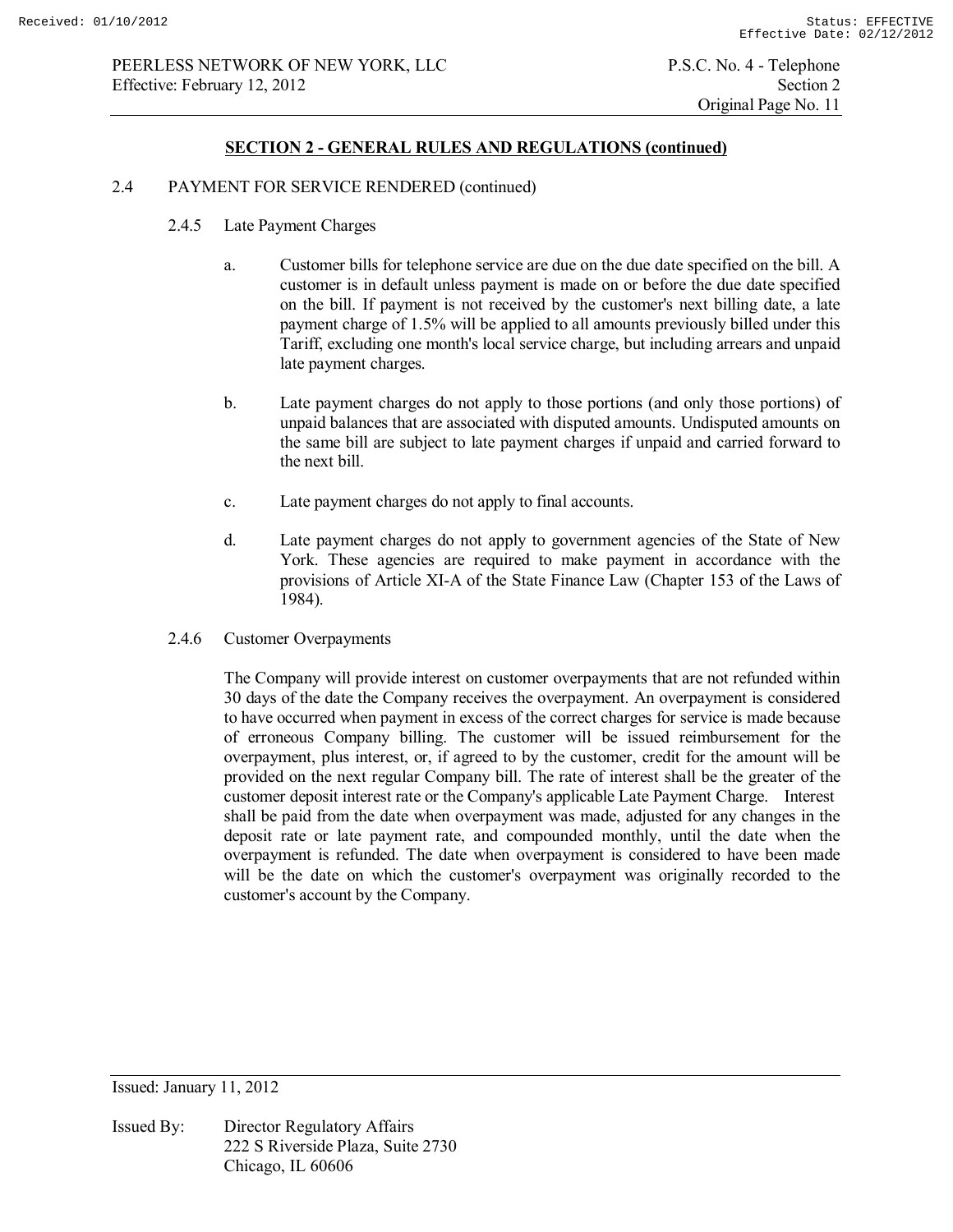## **SECTION 2 - GENERAL RULES AND REGULATIONS (continued)**

## 2.5 INSTALLATION SERVICE

 The Company provides a Half-Day Installation Plan, which offers customers half-day appointments (i.e., morning/afternoon or a rolling interval) for connection of Commission regulated service involving a customer premise visit. In the case of any inconsistency with the regulations in Part 609 of 16 NYCRR for installation service, the rules of the Commission shall prevail.

# 2.6 ACCESS TO CUSTOMER'S PREMISES

 The customer shall be responsible for making arrangements or obtaining permission for safe and reasonable access for Company employees or agents of the Company to enter the premises of the customer or any joint user or customer of the customer at any reasonable hour for the purpose of inspecting, repairing, testing or removing any part of the Company's facilities.

Issued: January 11, 2012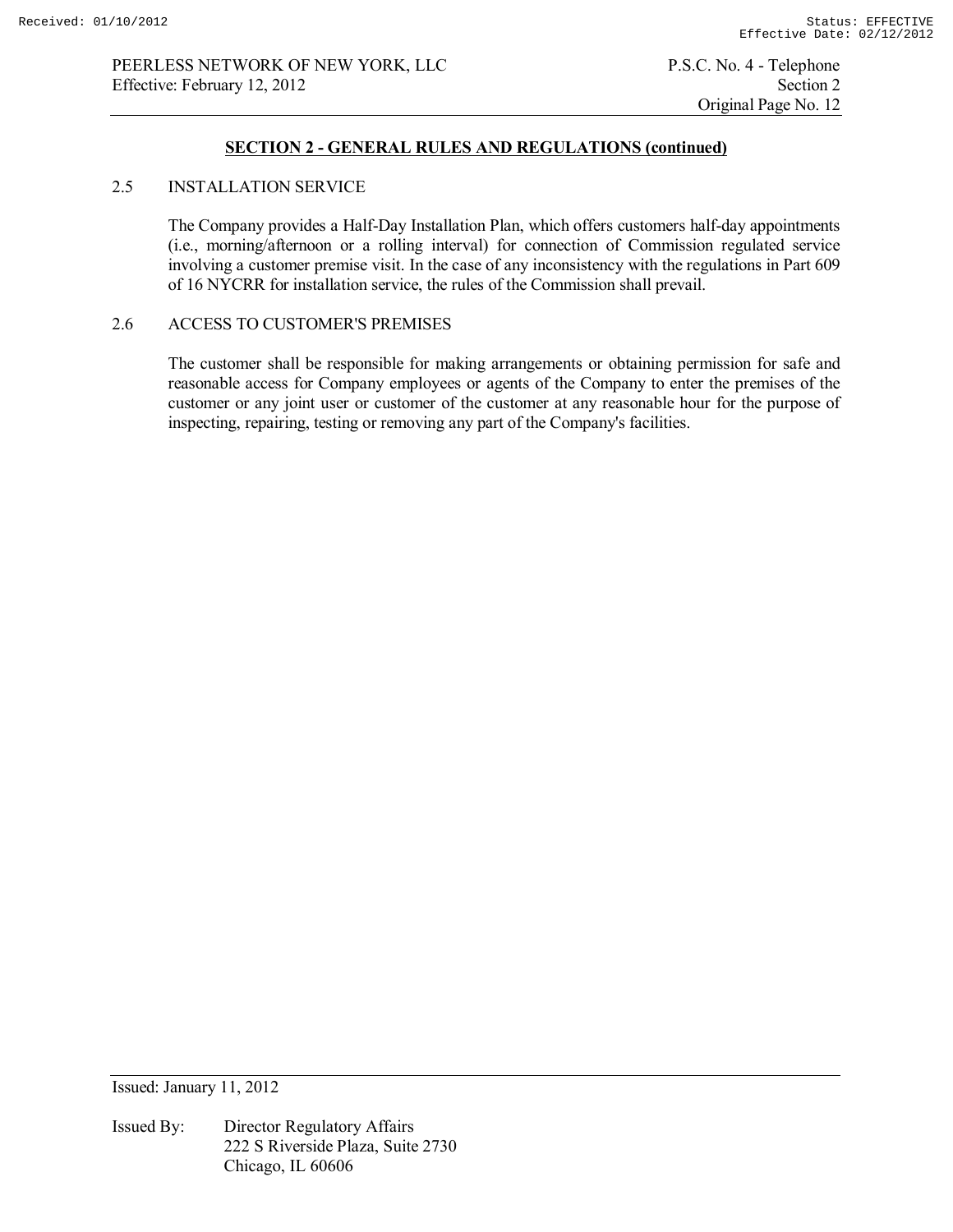#### **SECTION 2 - GENERAL RULES AND REGULATIONS (continued)**

#### 2.7 TELEPHONE SURCHARGES

#### 2.7.1 General

 In addition to the rates and charges applicable according to the rules and regulations of this Tariff, various surcharges apply to the customer's monthly bill statement as outlined in 2.7.2 and 2.7.3 below. If there are surcharge rates applicable to a particular city, village, town or county tax district or other jurisdictional taxing entity, the rate will be listed in Attachment A at the end of this section.

#### 2.7.2 Surcharge for State Gross Income and Gross Earnings Taxes

 A monthly surcharge to recover the additional expense related to the State Gross Income and Gross Earnings Taxes applies to the recurring and nonrecurring rates and charges for all intrastate service except returned check charges, late payment charges and rates for local coin calls. The applicable Gross Revenue Surcharge rates are shown in Attachment A at the end of this section. Any changes to these rates will be filed on 15 days' notice to customers and the Commission, and as directed by the Commission. Whenever the state levies a new tax on the Company's gross revenues, repeals such a tax, or changes the rate of such a tax, the Commission may approve new surcharge factors, and the Company will file a revised statement as directed or approved by the Commission.

# 2.7.3 Village or Municipal Surcharge on Local Utility Gross Revenue Taxes

 In certain cities and villages a municipal surcharge related to the Local Utility Gross Revenue Taxes applies to the recurring and nonrecurring rates and charges for all intrastate service except returned check charges, late payment charges and rates for local coin calls. The percentage rate of the surcharge in each locality where such a surcharge applies is listed in Attachment A at the end of this section.

 The surcharge statement shall be filed at least fifteen business days before the effective date. The effective date of the statement shall not be prior to the effective date of the surcharge and no sooner than the date when the tax enactment is filed with the Secretary of State. The surcharge shall be applicable to bills subject to the tax enactment that are rendered on or after the effective date of the statement. If the tax enactment either ceases to be effective or is modified so as to reduce the tax rate, the surcharge will be changed accordingly within 5 business days.

 Introduction, cancellation, or modification of a surcharge will be effective on the date of the customer's first bill rendered after the effective date of the change.

Issued: January 11, 2012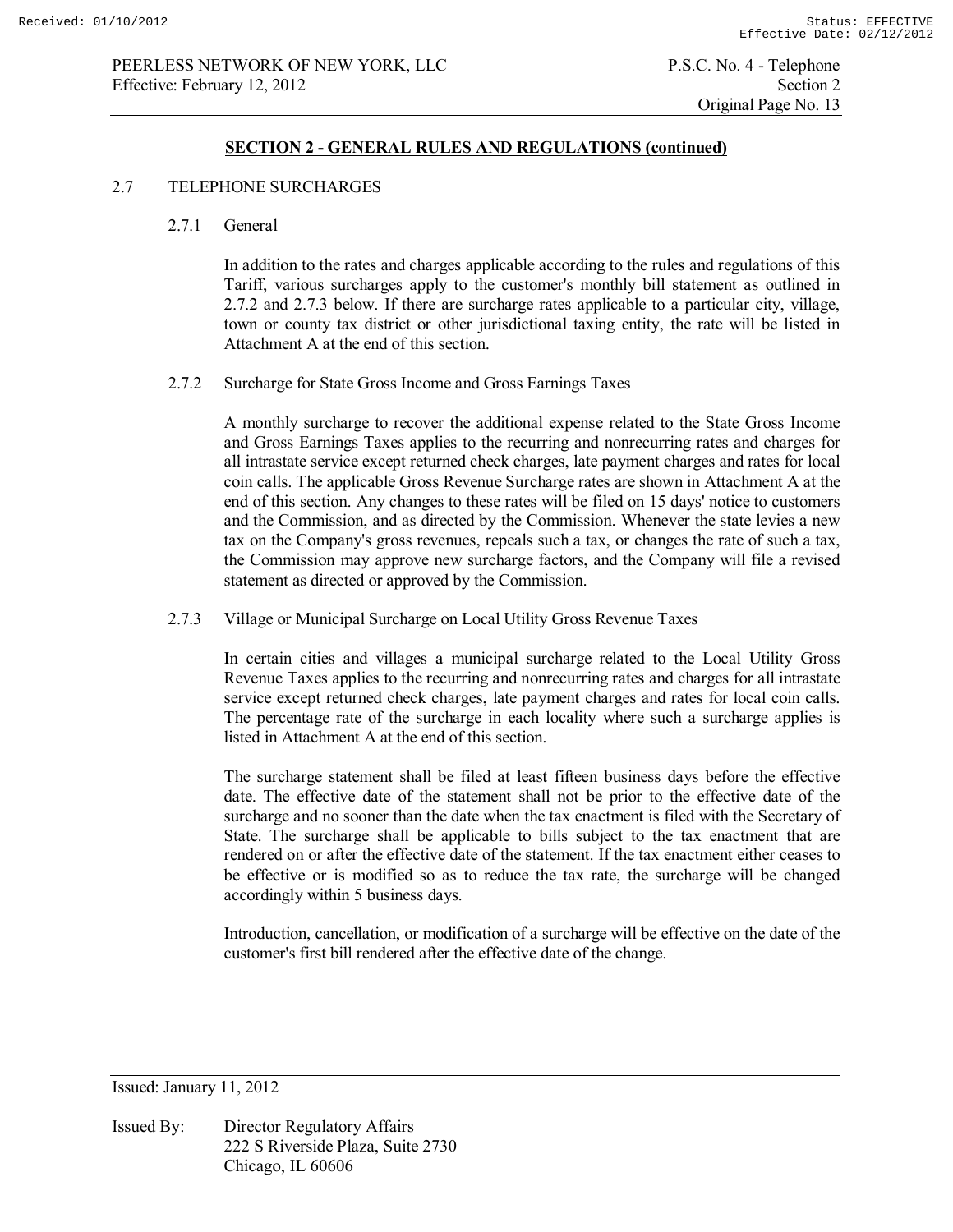PEERLESS NETWORK OF NEW YORK, LLC<br>
P.S.C. No. 4 - Telephone<br>
Section 2<br>
Section 2 Effective: February 12, 2012

Original Page No. 14

# **SECTION 2 - GENERAL RULES AND REGULATIONS (continued)**

2.8 [RESERVED FOR FUTURE USE]

Issued: January 11, 2012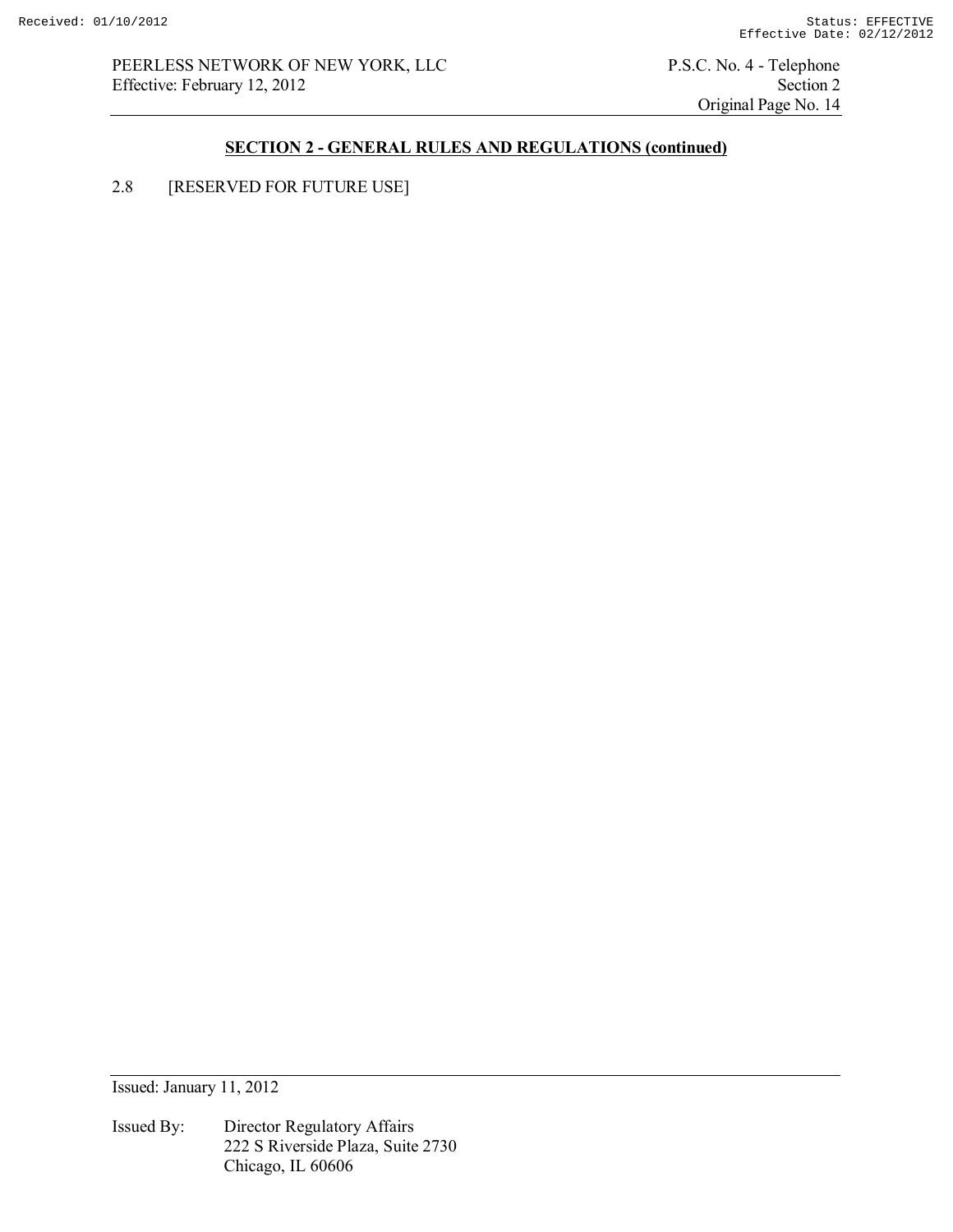#### 2.9 SUSPENSION OR TERMINATION OF SERVICE

2.9.1 Suspension or Termination for Nonpayment

 In the event that any bill rendered or any deposit required is not paid, the Company may suspend service or terminate service until the bill or the required deposit has been paid. If service is suspended or terminated for nonpayment, the customer will be billed a Connection Charge as well as any payment due and any applicable deposits upon reconnection.

- a. Termination shall not be made until at least 20 days after written notification has been mailed to the billing address of the customer.
- b. Suspension will not be made until at least 8 days after written notification has been mailed to the customer and 20 days before the termination notice.

 Telephone service shall only be suspended between 8:00 AM and 7:30 PM, on Monday through Thursday, and between 8:00 AM and 3:00 PM on Friday. It shall not be suspended or terminated for nonpayment on weekends, public holidays, other federal and state holidays proclaimed by the President or the Governor, or on days when the main business office of the Company is not open for business, or during the periods from December 23rd through December 26th or December 30th through January 1st.

2.9.2 Exceptions to Suspension and Termination

Telephone service shall not be suspended or terminated for:

- a. Nonpayment of bills rendered for charges other than telephone service or deposits requested in connection with telephone service;
- b. Nonpayment for service for which a bill has not been rendered;
- c. Nonpayment for service which have not been rendered;
- d. Nonpayment of any billed charge which is in dispute or for the nonpayment of a deposit which is in dispute during the period before a determination of the dispute is made by the Company in accordance with Company's complaint handling procedures. These procedures are in accordance with the Public Service Commission Rules and Regulations contained in Part 609 of 16 NYCRR.

 Telephone service may be suspended or terminated for nonpayment of the undisputed portion of a disputed bill or deposit if the customer does not pay the undisputed portion after being asked to do so.

Issued: January 11, 2012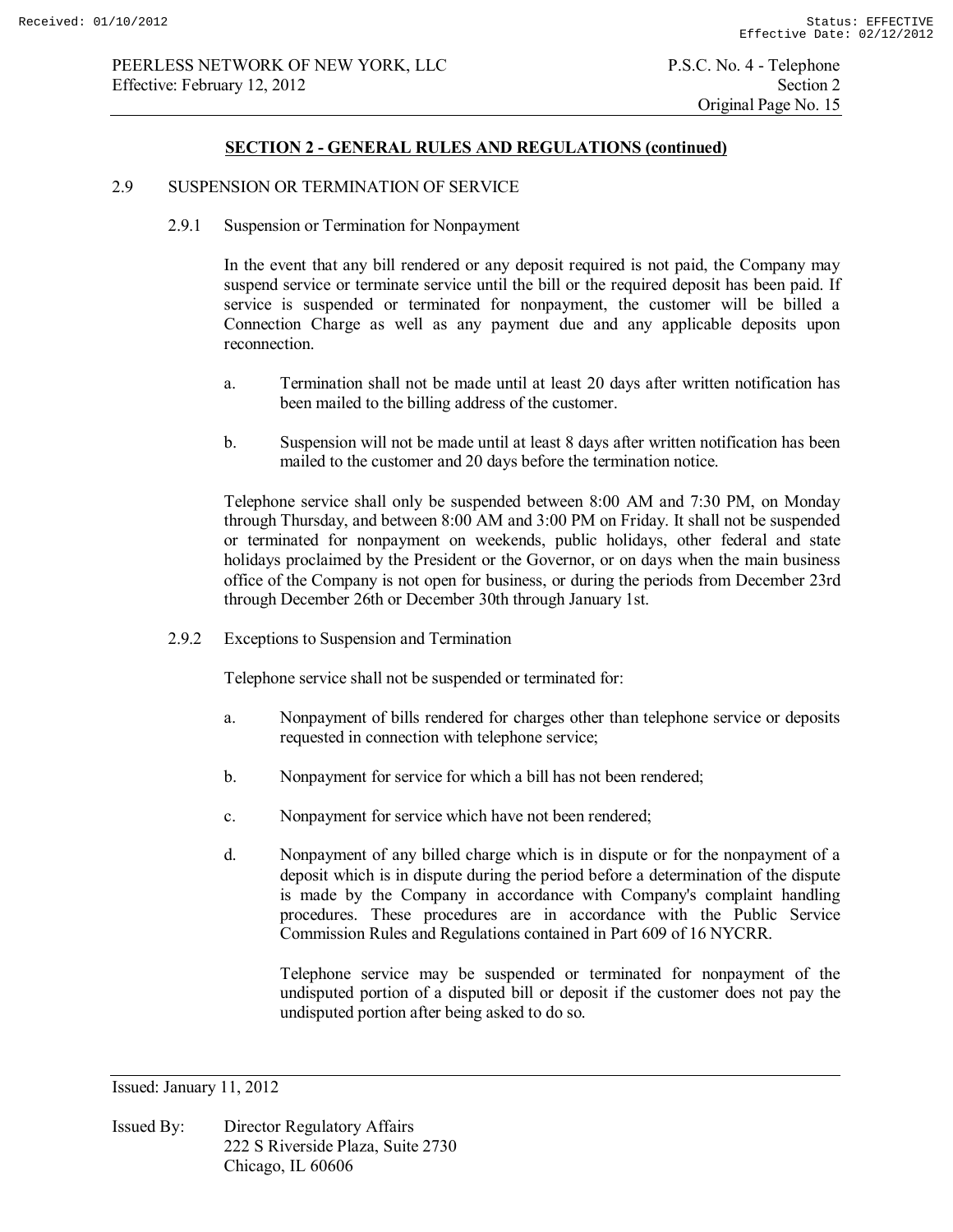### **SECTION 2 - GENERAL RULES AND REGULATIONS (continued)**

#### 2.9 SUSPENSION OR TERMINATION OF SERVICE (continued)

2.9.3 Verification of Nonpayment

 Telephone service shall not be suspended or terminated for nonpayment of a bill rendered or a required deposit unless:

- a. The Company has verified, in a manner approved by the Public Service Commission, that payment has not been received at any office of the Company or at any office of an authorized collection agent through the end of the period indicated in the notice, and
- b. The Company has checked the customer's account on the day that suspension or termination is to occur to determine whether payment has been posted to the customer's account as of the opening of business on that day.
- 2.9.4 Termination for Cause Other Than Nonpayment
	- a. General

 The Company, after notice in writing to the customer and after having given the customer an appropriate opportunity to respond to such notice, may terminate service and sever the connection(s) from the customer's premises under the following conditions:

- 1. in the event of prohibited, unlawful or improper use of the facilities or service, or any other violation by the customer of the rules and regulations governing the facilities and service furnished, or
- 2. if, in the judgment of the Company, any use of the facilities or service by the customer may adversely affect the Company's personnel, plant, property or service. The Company shall have the right to take immediate action, including termination of the service and severing of the connection, without notice to the customer when injury or damage to telephone personnel, plant, property or service is occurring, or is likely to occur, or
- 3. in the event of unauthorized use, where the customer fails to take reasonable steps to prevent the unauthorized use of the facilities or service received from the Company, or
- 4. in the event that service is connected for a customer who is indebted to the Company for service or facilities previously furnished, that service may be terminated by the Company unless the customer satisfies the indebtedness within 20 days after written notification.

Issued: January 11, 2012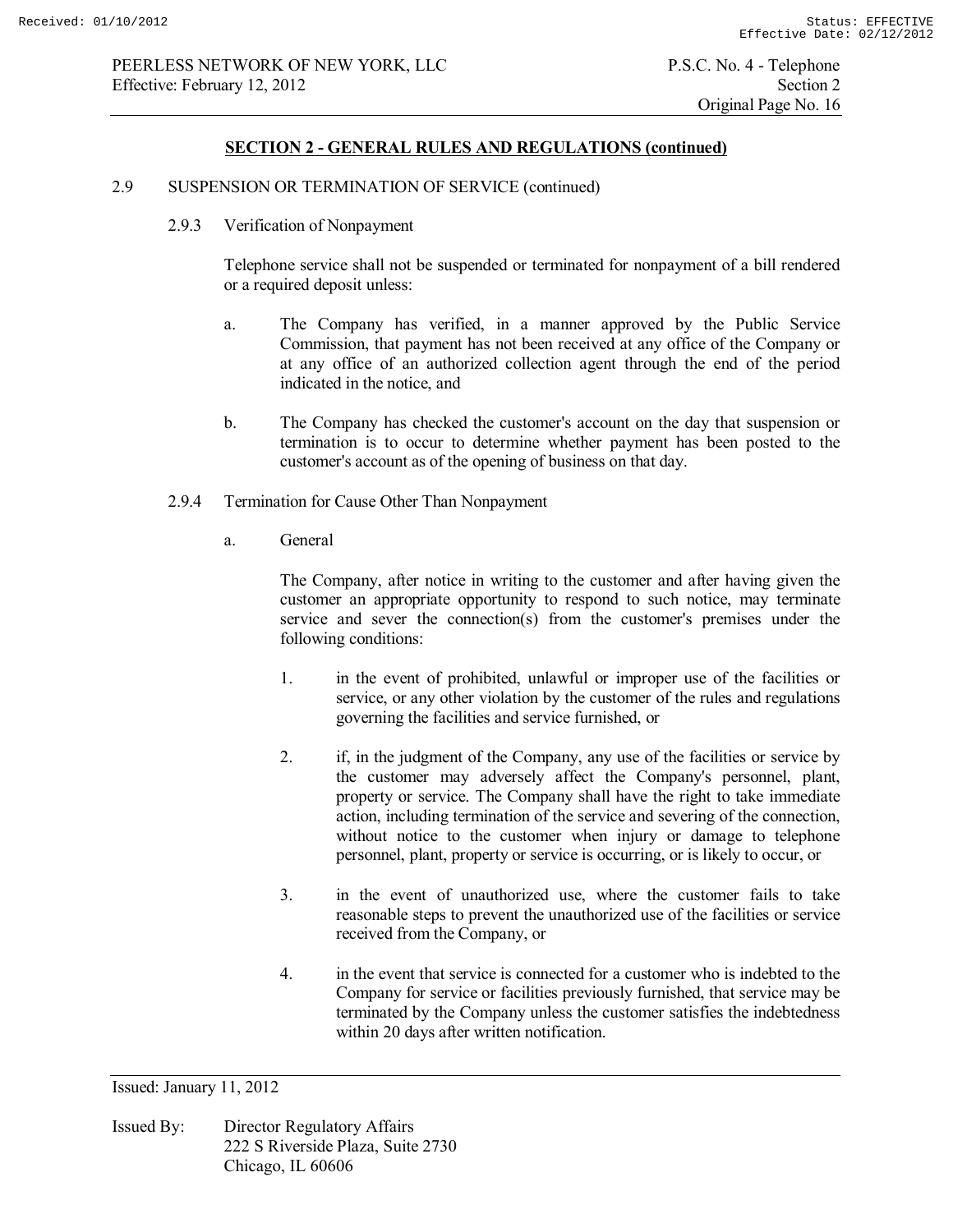## 2.9 SUSPENSION OR TERMINATION OF SERVICE (continued)

- 2.9.4 Termination For Cause Other Than Nonpayment (continued)
	- b. Prohibited, Unlawful or Improper Use of the Facilities or Service

 Prohibited, unlawful or improper use of the facilities or service includes, but is not limited to:

- 1. The use of facilities or service of the Company without payment of tariff or authorized charges;
- 2. Calling or permitting others to call another person or persons so frequently or at such times of the day or in such manner as to harass, frighten, abuse or torment such other person or persons;
- 3. The use of the service in such a manner such that it interferes with the service of other customers or prevents them from making or receiving calls;
- 4. The use of a mechanical dialing device or recorded announcement equipment to seize a customer's line, thereby interfering with the customer's use of the service;
- 5. Permitting fraudulent use.

Issued: January 11, 2012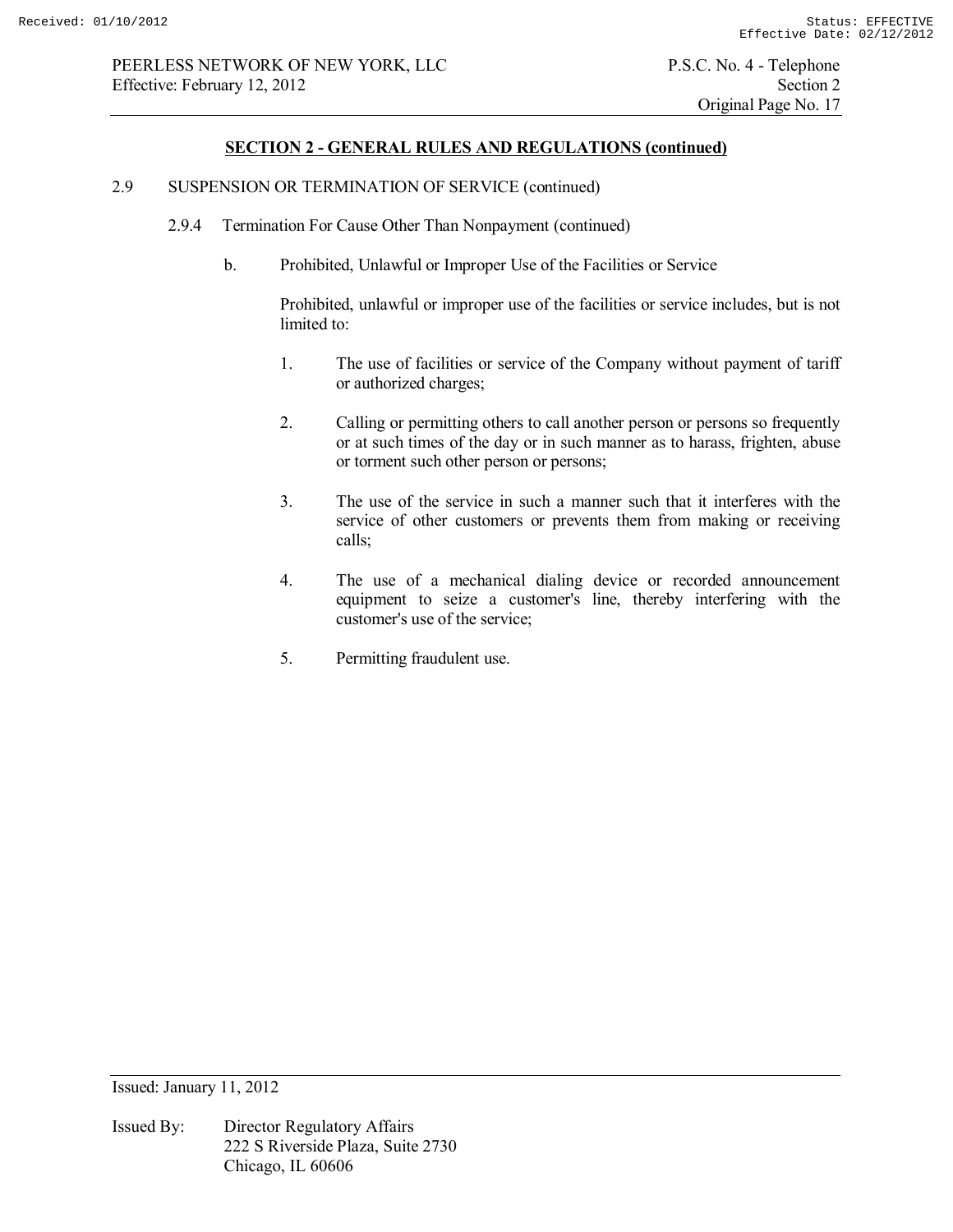#### 2.9 SUSPENSION OR TERMINATION OF SERVICE (continued)

- 2.9.4 Termination For Cause Other Than Nonpayment (continued)
	- c. Abandonment or Unauthorized Use of Facilities
		- 1. If it is determined that facilities have been abandoned, or are being used by unauthorized persons, or that the customer has failed to take reasonable steps to prevent unauthorized use, the Company may terminate telephone service.
		- 2. In the event that telephone service is terminated for abandonment of facilities or unauthorized use and service is subsequently restored to the same customer at the same location:
			- a. No charge shall apply for the period during which service had been terminated, and
			- b. Reconnection charges will apply when service is restored. However, no charge shall be made for reconnection if the service was terminated due to an error on the part of the Company.
	- d. Change in the Company's Ability to Secure Access

 Any change in the Company's ability (a) to secure and retain suitable facilities and rights for the construction and maintenance of the necessary circuits and equipment or (b) to secure and retain suitable space for its plant and facilities in the building where service is provided to the customer may require termination of a customer's service until such time as new arrangements can be made. No charges will be assessed the customer while service is terminated, and no connection charges will apply when the service is restored.

2.9.5 Emergency Termination of Service

 The Company will immediately terminate the service of any customer, on request, when the customer has reasonable belief that the service is being used by an unauthorized person or persons. The Company may require that the request be submitted in writing as a follow-up to a request made by telephone.

Issued: January 11, 2012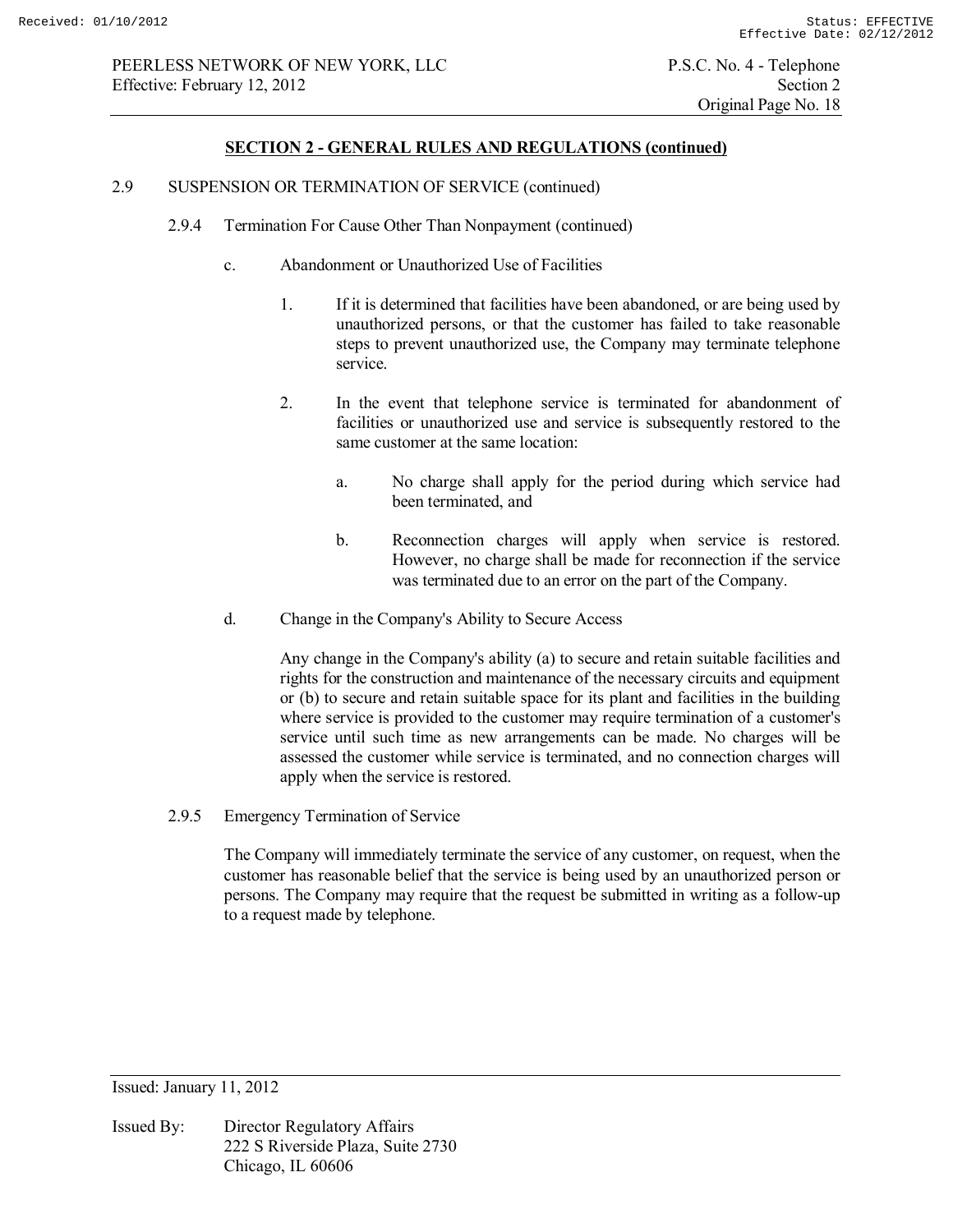#### 2.10 ADDITIONAL PROVISIONS APPLICABLE TO BUSINESS CUSTOMERS

#### 2.10.1 Application of Rates

- a. Business rates as described in Section 7 apply to service furnished:
	- 1. In office buildings, stores, factories and all other places of a business nature;
	- 2. In hotels, apartment houses, clubs and boarding and rooming houses except when service is within the customer's domestic establishment and no business listings are provided; colleges, hospitals and other institutions; and in churches except when service is provided to an individual of the clergy for personal use only and business service is already established for the church at the same location;
	- 3. At any location when the listing or public advertising indicates a business or a profession;
	- 4. At any location where the service includes an extension which is at a location where business rates apply unless the extension is restricted to incoming calls;
	- 5. At any location where the customer resells or shares exchange service;
- b. The use of business facilities and service is restricted to the customer, customers, agents and representatives of the customer, and joint users.
- 2.10.2 Telephone Number Changes

 When a business customer requests a telephone number change, the referral period for the disconnected number is 180 days. When service in an existing location is continued for a new customer, the existing telephone number may be retained by the new customer only if the former customer consents in writing, and if all charges against the account are paid or assumed by the new customer.

2.10.3 Deposits

 Deposits will be returned to a business customer upon cancellation of service or after one year, whichever event occurs first, unless the customer is delinquent in payment, in which case the Company will continue to retain the deposit until the delinquency is satisfied. If a service is involuntarily discontinued, the deposit is applied against the final bill, and any balance is returned to the customer.

Issued: January 11, 2012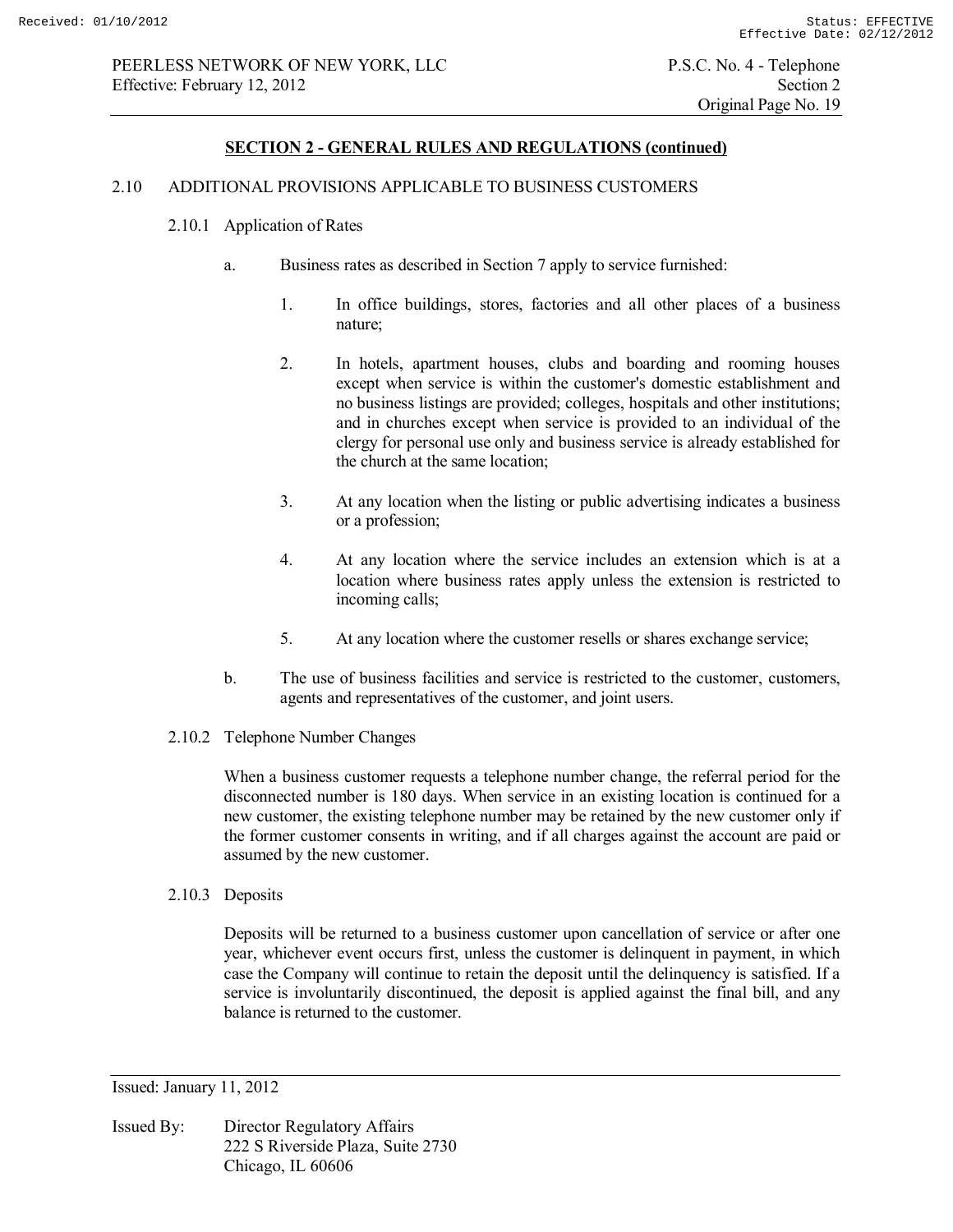## 2.10 ADDITIONAL PROVISIONS APPLICABLE TO BUSINESS CUSTOMERS (continued)

#### 2.10.4 Dishonored Checks

 If a business customer who has received a notice of discontinuance pays the bill with a check that is subsequently dishonored, the account remains unpaid and the Company is not required to issue any additional notice before disconnecting service.

### 2.11 ALLOWANCES FOR INTERRUPTIONS IN SERVICE

 Interruptions in service, which are not due to the negligence of, or non-compliance with the provisions of this Tariff by the Customer, or the operation or malfunction of the facilities, power, or equipment provided by the Customer, will be credited to the Customer as set forth below for the part of the service that the interruption affects. A credit allowance will be made when an interruption occurs because of a failure of any component furnished by the Company under this Tariff.

- 2.11.1 Credit for Interruptions
	- a. An interruption period begins when the Customer reports a service, facility, or circuit to be interrupted and releases it for testing and repair. An interruption period ends when the service, facility, or circuit is operative. If the Customer reports a service, facility, or circuit to be inoperative but declines to release it for testing and repair, it is considered to be impaired, but not interrupted.
	- b. For calculating credit allowances, every month is considered to have 30 days. A credit allowance is applied on a pro rata basis against the rates specified hereunder and is dependent upon the length of the interruption. Only those facilities on the interrupted portion of the circuit will receive a credit.
	- c. A credit allowance will be given, upon request of the customer to the business office, for interruptions of 30 minutes or more. Credit allowances will be calculated as follows:
		- i. if interruption continues for less than 24 hours:
			- a) 1/30th of the monthly rate if it is the first interruption in the same billing period.
			- b) 2/30ths of the monthly rate if there was a previous interruption of at least 24 hours in the same billing period.

Issued: January 11, 2012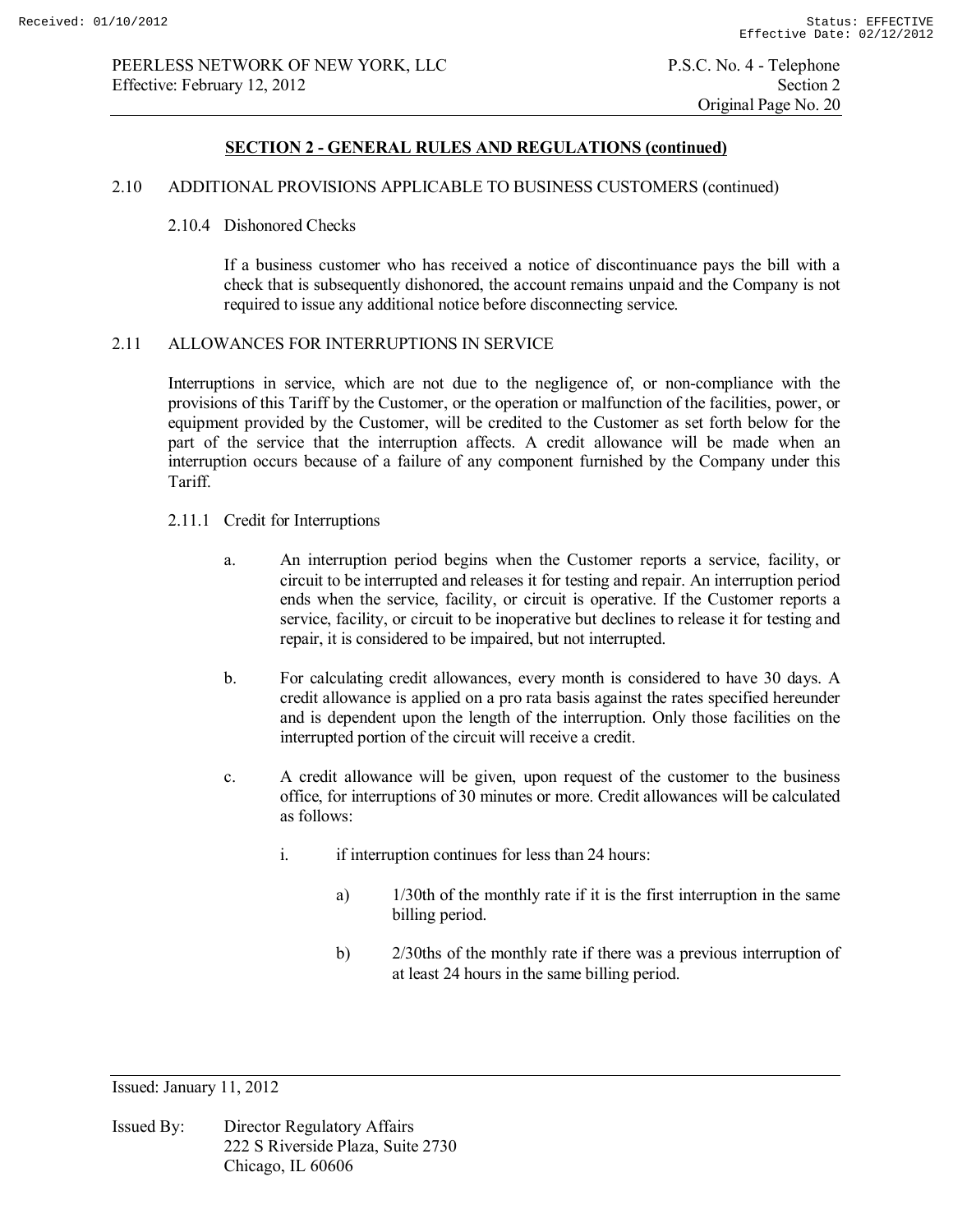#### **SECTION 2 - GENERAL RULES AND REGULATIONS (continued)**

#### 2.11 ALLOWANCES FOR INTERRUPTIONS IN SERVICE (continued)

- 2.11.1 Credit for Interruptions (continued)
	- ii. if interruption continues for more than 24 hours:
		- a) if caused by storm, fire, flood or other condition out of Company's control, 1/30th of the monthly rate for each 24 hours of interruption.
		- b) for other interruption, 1/30 of the monthly rate for the first 24 hours and 2/30ths of such rate for each additional 24 hours (or fraction thereof); however, if service is interrupted for over 24 hours, more than once in the same billing period, the 2/30ths allowance applies to the first 24 hours of the second and subsequent interruptions

 Two or more interruptions of 15 minutes or more during any one 24-hour period shall be considered as one interruption.

d. Credit to Customer

 Credits attributable to any billing period for interruptions of service shall not exceed the total charges for that period for the service and facilities furnished by the Company rendered useless or substantially impaired.

e. "Interruption" Defined

 For the purpose of applying this provision, the word "interruption" shall mean the inability to complete calls either incoming or outgoing or both due to equipment malfunction or human errors. "Interruption" does not include and no allowance shall be given for service difficulties such as slow dial tone, circuits busy or other network and/or switching capacity shortages. Nor shall the interruption allowance apply where service is interrupted by the negligence or willful act of the subscriber or where the Company, pursuant to the terms of the Tariff, suspends or terminates service because of nonpayment of bills due to the company, unlawful or improper use of the facilities or service, or any other reason covered by the Tariff. No allowance shall be made for interruptions due to electric power failure where, by the provisions of this Tariff, the subscriber is responsible for providing electric power. Allowance for interruptions of message rate service will not affect the subscriber's local call allowance during a given billing period.

Issued: January 11, 2012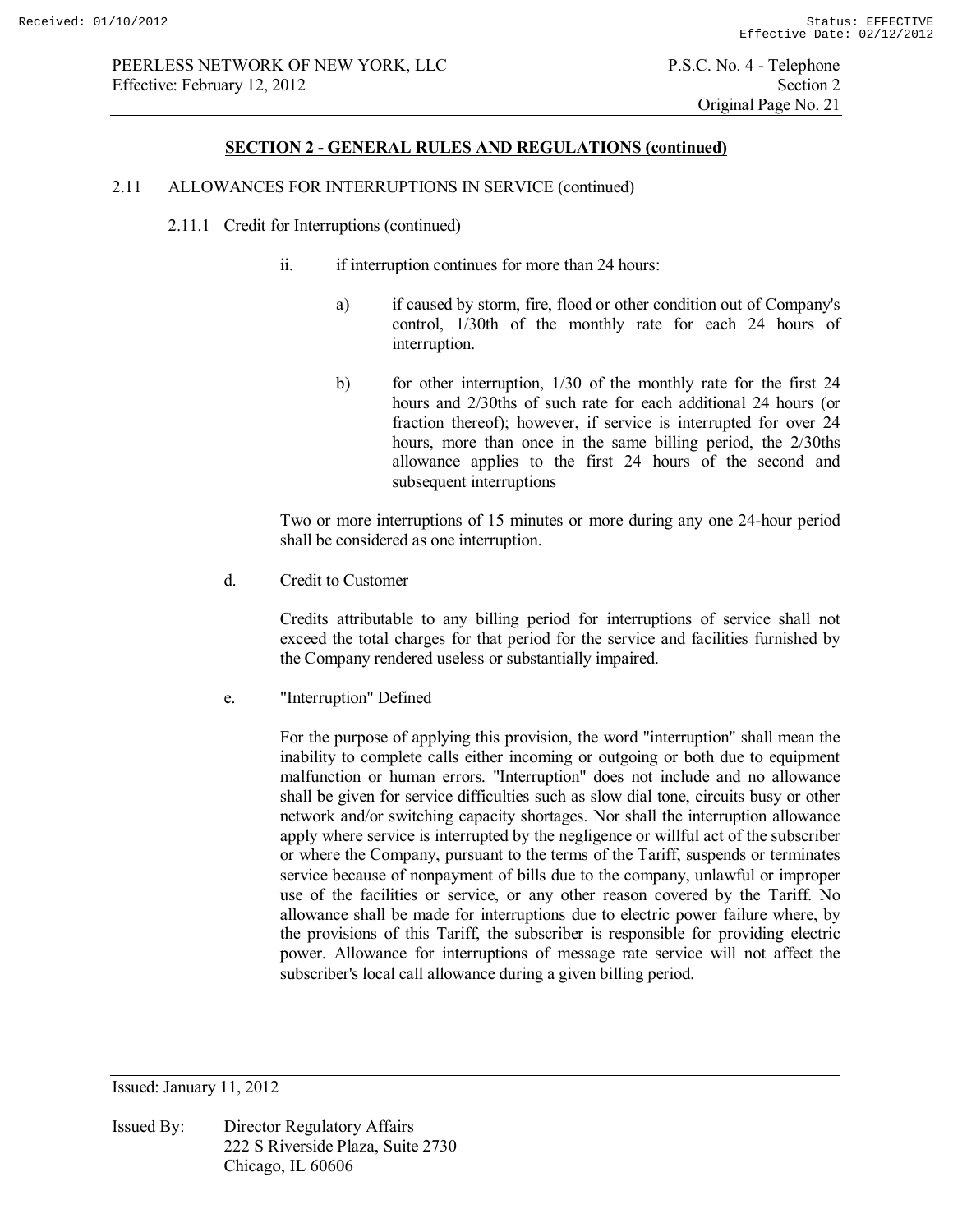#### 2.11 ALLOWANCES FOR INTERRUPTIONS IN SERVICE (continued)

2.11.2 Limitations on Credit Allowances

No credit allowance will be made for:

- a) interruptions due to the negligence of, or non-compliance with the provisions of this Tariff, by any party other than the Company, including but not limited to the customer, authorized user, or other common carriers connected to, or providing service connected to, the service of the Company or to the Company's facilities;
- b) interruptions due to the failure or malfunction of non-Company equipment, including service connected to customer provided electric power;
- c) interruptions of service during any period in which the Company is not given full and free access to its facilities and equipment for the purpose of investigating and correcting interruptions;
- d) interruptions of service during any period when the customer has released service to the Company for maintenance purposes or for implementation of a customer order for a change in service arrangements;
- e) interruptions of service due to circumstances or causes beyond the control of the Company.

Issued: January 11, 2012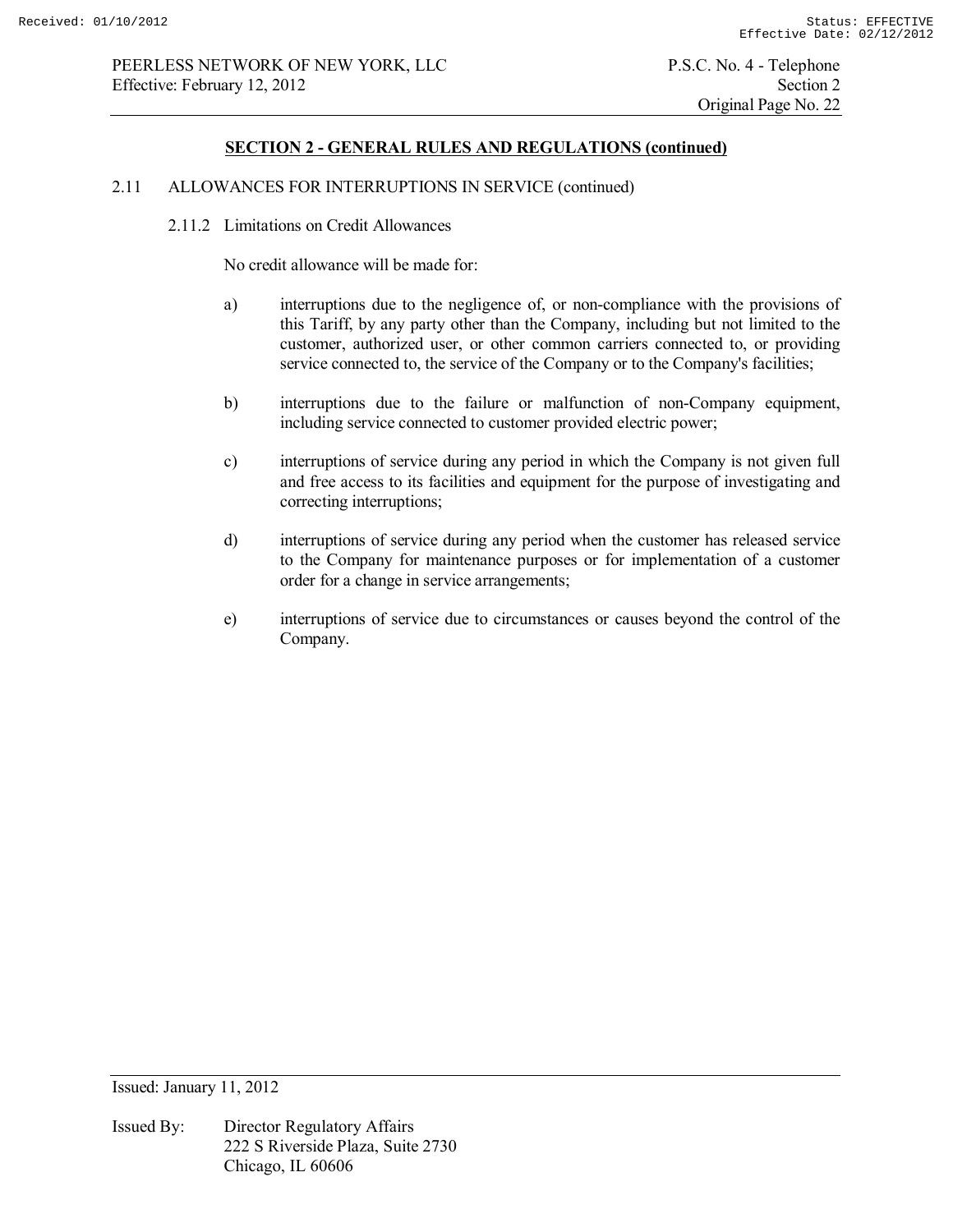## 2.12 AUTOMATIC NUMBER IDENTIFICATION

## 2.12.1 Regulations

 The Company will provide Automatic Number Identification (ANI) associated with an intrastate service, by tariff, to any entity (ANI recipient), only under the following terms and conditions:

- 1) The ANI recipient or its designated billing agent may use or transmit ANI information to third parties for billing and collection, routing, screening, ensuring network performance, and completion of a telephone subscriber's call or transaction, or for performing a service directly related to the telephone subscriber's original call or transaction.
- 2) The ANI recipient may offer to any telephone subscriber with whom the ANI recipient has an established customer relationship, a product or service that is directly related to products or service previously purchased by the telephone subscriber from the ANI recipient.
- 3) The ANI recipient or its designated billing agent is prohibited from utilizing ANI information to establish marketing lists or to conduct outgoing marketing calls, except as permitted by the preceding paragraph, unless the ANI recipient obtains the prior written consent of the telephone subscriber permitting the use of ANI information for such purposes. The foregoing provisions notwithstanding, no ANI recipient or its designated billing agent may utilize ANI information if prohibited elsewhere by law.
- 4) The ANI recipient or its designated billing agent is prohibited from reselling, or otherwise disclosing ANI information to any other third party for any use other than those listed in Provision 1, unless the ANI recipient obtains the prior written consent of the subscriber permitting such resale or disclosure.
- 5) Telephone Corporations must make reasonable efforts to adopt and apply procedures designed to provide reasonable safeguards against the aforementioned abuses of ANI.
- 6) Violation of any of the foregoing terms and conditions by any ANI recipient other than a Telephone Corporation shall result, after a determination through the Commission's complaint process, in suspension of the transmission of ANI by the Telephone Corporation until such time as the Commission receives written confirmation from the ANI recipient that the violations have ceased or have been corrected. If the Commission determines that there have been three or more separate violations in a 24 month period, delivery of ANI to the offending party shall be terminated under terms and conditions determined by the Commission.

Issued: January 11, 2012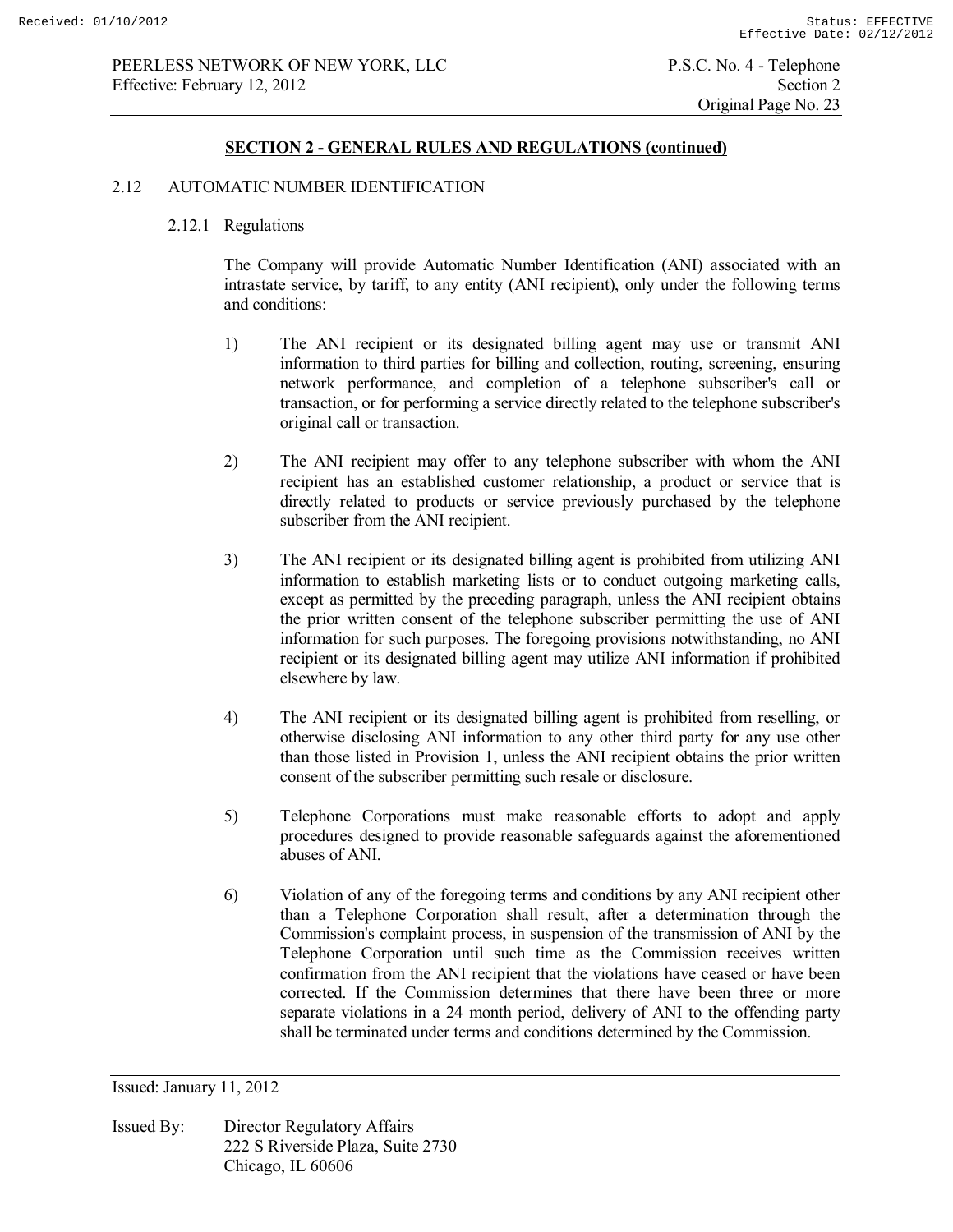Original Page No. 24

## **SECTION 2 - GENERAL RULES AND REGULATIONS (continued)**

## 2.12 AUTOMATIC NUMBER IDENTIFICATION (continued)

#### 2.12.2 Terms and Conditions

 Violation of any of the foregoing terms and conditions by a Telephone Corporation may result in Commission prosecution of penalty and enforcement proceedings pursuant to Section 24, 25 and 26 of the Public Service Law.

# 2.13 EMERGENCY/CRISIS/DISASTER RESTORATION AND PROVISIONING – TELECOMMUNICATIONS SERVICE PRIORITY

## 2.13.1 General

- a. The Telecommunications Service Priority (TSP) Program is a federal program used to identify and prioritize telecommunications services that support national security or emergency preparedness (NS/EP) missions. NS/EP services are defined as those telecommunications services which are used to maintain a state of readiness or respond to and manage any event or crisis which causes or could cause injury or harm to the population, damage or loss to property, or degrades or threatens the NS/EP posture of the United States. TSP restoration and/or provisioning shall be provided in accordance with Part 64, Appendix A of the Federal Communications Commission's Rules and Regulations (47 C.F.R.), and the "Service Vendor Handbook For The Telecommunications Service Priority (TSP) Program" and the "Service User Manual for the Telecommunications Service Priority (TSP) System" (NCS Manual 3-1-1) (Service User Manual) issued and updated as necessary by the Office of Priority Telecommunications (OPT) of the National Communications System. Any changes to or reissuance of these regulations or manuals supersede tariff language contained herein.
- b. The TSP program has two components, restoration and provisioning.
	- 1. A restoration priority is applied to new or existing telecommunications services to ensure restoration before any other services during a service outage. TSP restoration priorities must be requested and assigned before a service outage occurs.
	- 2. A provisioning priority is obtained to facilitate priority installation of new telecommunications services during a service outage. Provisioning on a priority basis becomes necessary when an end-user has an urgent requirement for a new NS/EP service that must be installed immediately or by a specific due date that can be met only by a shorter than standard or expedited Company provisioning time frame. As a matter of general practice, existing TSP services will be restored before provisioning new TSP services.

Issued: January 11, 2012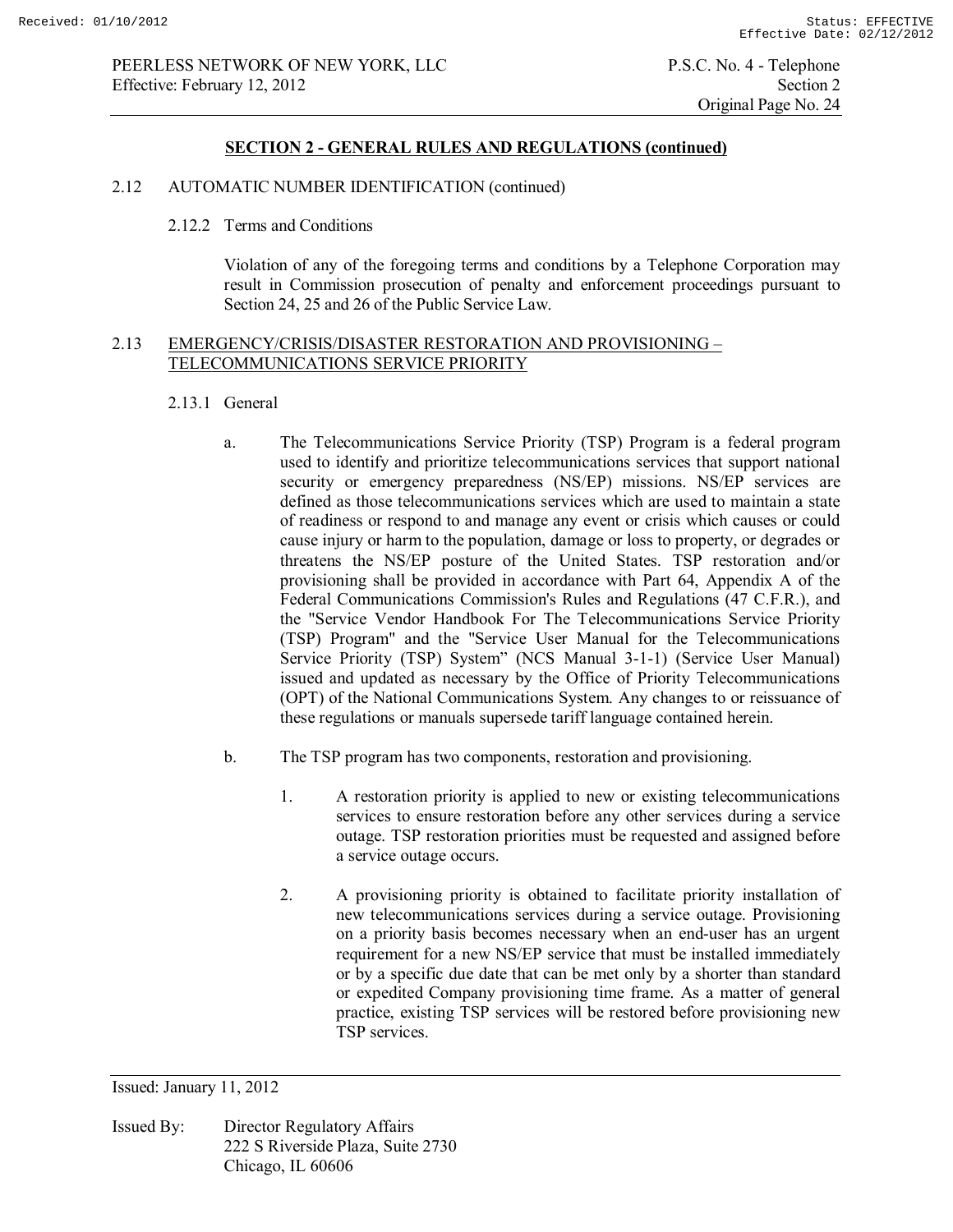## 2.13 EMERGENCY/CRISIS/DISASTER RESTORATION AND PROVISIONING – TELECOMMUNICATIONS SERVICE PRIORITY (continued)

## 2.13.2 TSP Request Process – Restoration

To request a TSP restoration priority assignment, a prospective TSP user must:

- a. Determine that the user's telecommunications service supports an NS/EP function under one of the following four TSP categories.
	- 1. National Security Leadership<br>2. National Security Posture and
	- 2. National Security Posture and U.S. Population Attack Warning
	- 3. Public Health, Safety, and Maintenance of Law and Order
	- 4. Public Welfare and Maintenance of National Economic Posture
- b. Identify the priority level to be requested for the telecommunications service. The priority level is determined by the end-user's TSP category and service profile. The service profile defines the user's level of support to the portion of the telecommunications service that the user owns and operates, such as customer premises equipment or wiring. The five levels of priority and seven element groups that define the service profile are contained in the Service User Manual.
- c. Complete the TSP Request for Service Users form (SF 315) available on the National Communications System (NCS) website (http://tsp.ncs.gov/).

For non-federal users, have their TSP requests approved by a federal agency sponsor. Non-federal users should contact the OPT, at the NCS website (http://tsp.ncs.gov/), for information on identifying a sponsor for TSP requests.

- d. Submit the SF 315 to the OPT.
- e. Upon receipt of the TSP Authorization Code from the OPT, notify the Company, and include the TSP Authorization Code in any service order to the Company requesting restoration of NS/EP services.

Issued: January 11, 2012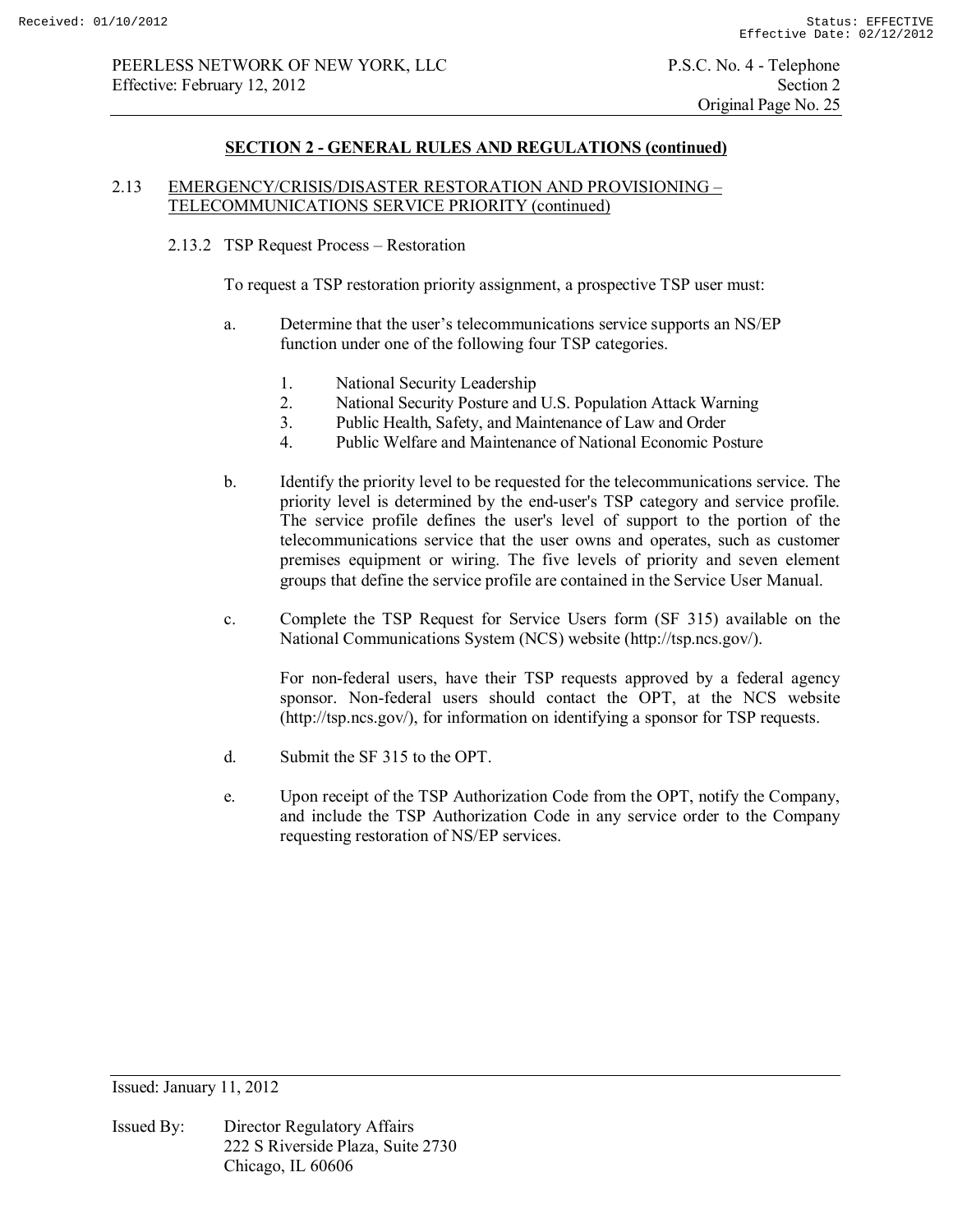## **SECTION 2 - GENERAL RULES AND REGULATIONS (continued)**

## 2.13 EMERGENCY/CRISIS/DISASTER RESTORATION AND PROVISIONING – TELECOMMUNICATIONS SERVICE PRIORITY (continued)

#### 2.13.3 TSP Request Process – Provisioning

To request a TSP provisioning priority assignment, a prospective TSP user must follow the same steps listed in 2.13.2.a. - 2.13.2.e above for restoration priority assignment except for the following differences. The user should:

- a. Certify that its telecommunications service is an Emergency service. Emergency services are those that support one of the NS/EP functions listed in 214.2.a. above and are so critical that they must be provisioned at the earliest possible time, without regard to cost to the user.
- b. Verify that the Company cannot meet the service due date without a TSP assignment.
- c. Obtain approval from the end-user's invocation official to request a provisioning priority. Invocation officials are designated individuals with the authority to request TSP provisioning for a telecommunications service, and include the head or director of a federal agency, commander of a unified/specified military command, chief of a military service, commander of a major military command, or state governor.
- 2.13.4 Responsibilities of the End-User

End-users or entities acting on their behalf must perform the following:

- a. Identify telecommunications services requiring priority.
- b. Request, justify, and revalidate all priority level assignments. Revalidation must be completed every 2 years, and must be done before expiration of the end-user's TSP Authorization Code(s).
- c. Accept TSP services by the service due dates.
- d. Have Customer Premises Equipment (CPE) and Customer Premises Wiring (CPW) available by the requested service due date and ensure (through contractual means or otherwise) priority treatment for CPE and CPW necessary for end-to-end service continuity.
- e. Pay the Company any authorized costs associated with priority services.
- f. Report to the Company any failed or unusable services with priority levels.

Issued: January 11, 2012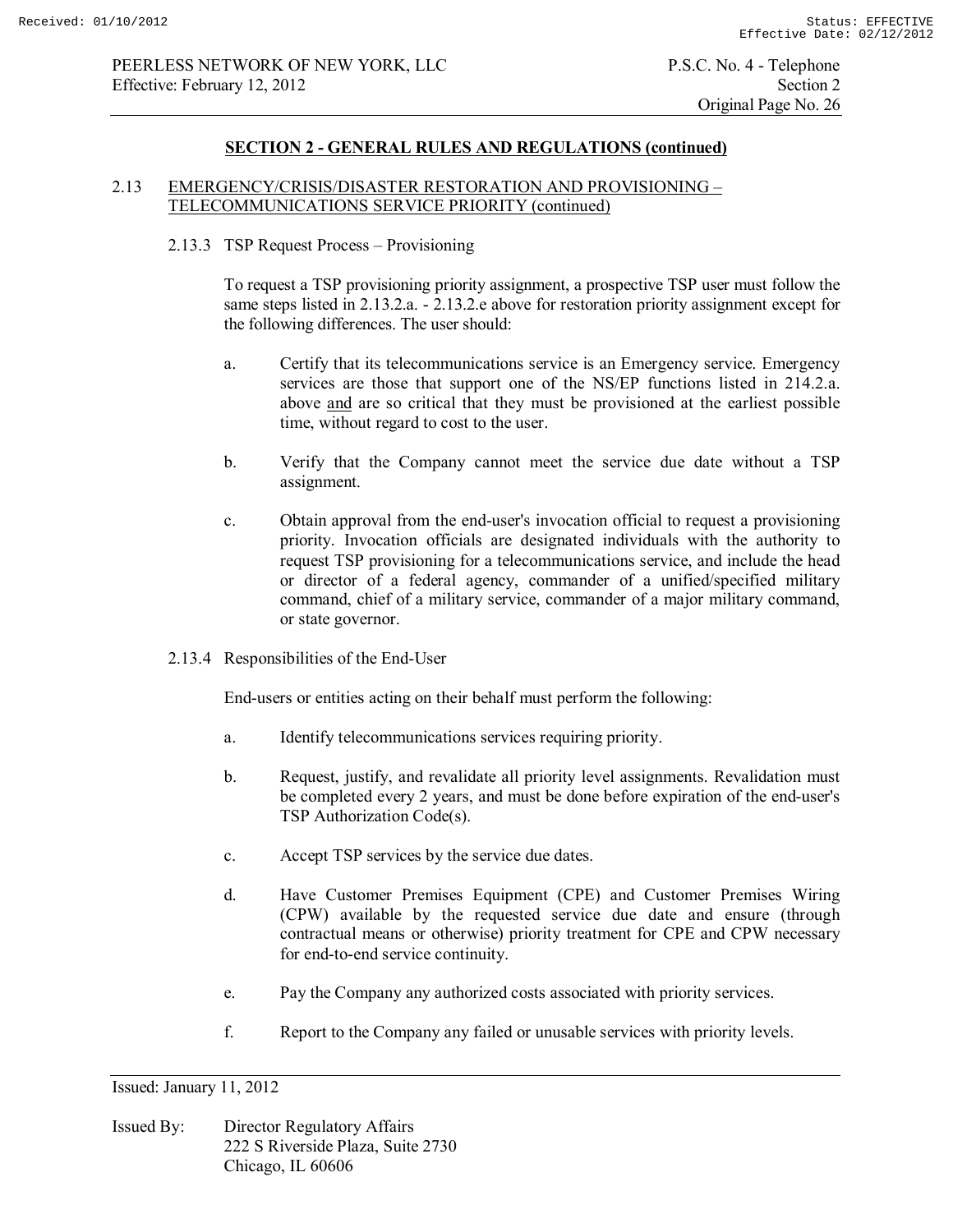## 2.13 EMERGENCY/CRISIS/DISASTER RESTORATION AND PROVISIONING – TELECOMMUNICATIONS SERVICE PRIORITY (continued)

- 2.13.4 Responsibilities of the End-User (continued)
	- g. Designate a 24-hour point of contact for each TSP request and apprise the OPT.
	- h. Cooperate with the OPT during reconciliation (comparison of NS/EP service information and resolution of any identified discrepancies) and revalidation.
- 2.13.5 Responsibilities of the Company

The Company will perform the following:

- a. Provide TSP service only after receipt of a TSP authorization code.
- b. Revoke TSP services at the direction of the end-user or OPT.
- c. Ensure that TSP Program priorities supersede any other telecommunications priority that may be provided (other than control services and order wires).
- d. Designate a 24-hour point of contact to receive reports of TSP service outages from TSP service users.
- e. Designate a 24-hour point of contact to coordinate TSP processes with the OPT.
- f. Confirm completion of TSP service order activity to the OPT.
- g. Participate in reconciliation of TSP information at the request of the OPT.
- h. Ensure that all subcontractors complete reconciliation of TSP information with the service vendor.
- i. Ensure that other carriers supplying underlying facilities are provided information necessary to implement priority treatment of facilities that support NS/EP services.
- j. Assist in ensuring that priority level assignments of NS/EP services are accurately identified "end-to-end" by providing to subcontractors and interconnecting carriers the restoration priority level assigned to a service.

Issued: January 11, 2012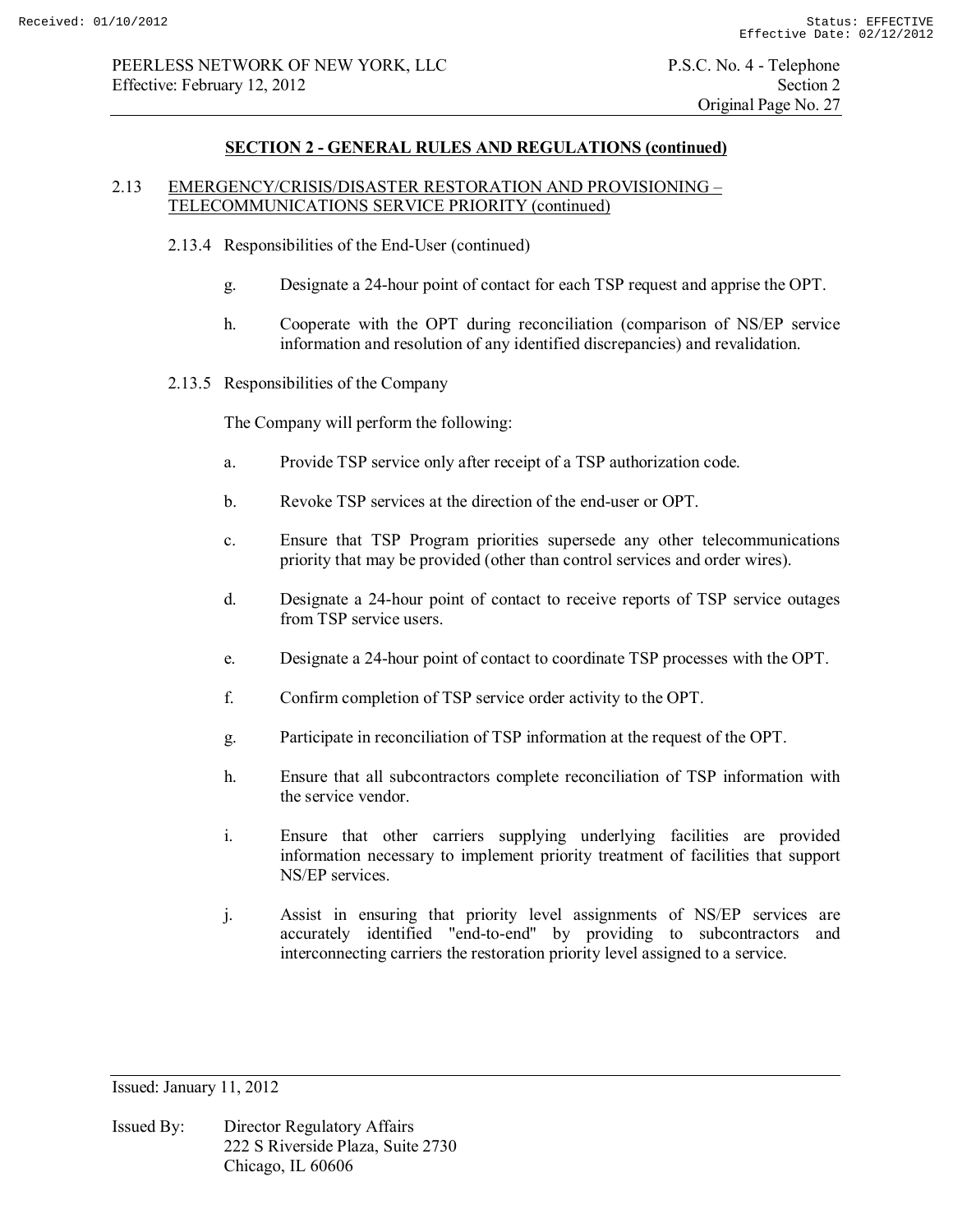# 2.13 EMERGENCY/CRISIS/DISASTER RESTORATION AND PROVISIONING – TELECOMMUNICATIONS SERVICE PRIORITY (continued)

- 2.13.5 Responsibilities of the Company (continued)
	- k. Disclose content of the NS/EP TSP database only as may be required by law.
	- l. Comply with regulations and procedures supplemental to and consistent with guidelines issued by the OPT.
- 2.13.6 Preemption

When spare facilities are not available, it may be for the Company to preempt the facilities required to provision or restore a TSP service. When preemption is necessary, non-TSP services may be preempted based on the Company's best judgment. If no suitable spare or non-TSP services are available, the Company may preempt an existing TSP service to restore a TSP service with a higher restoration priority assignment. When preemption is necessary, prior consent of the service user whose service will be preempted is not required; however, the Company will make every reasonable effort to notify the preempted customer of the action to be taken.

# 2.14 CRITICAL FACILITIES ADMINISTRATION

- 2.14.1 Program Overview
	- a. Facilities-based carriers are responsible to provide data on the physical path of qualified circuits to customers who request such information. Such carriers are required to maintain facilities associated with qualified circuits in such a manner as to ensure that notification of a change in the physical routing of a qualifying circuit is communicated quickly to the affected customer, and the physical path data promptly updated. Such carriers will maintain the data and establish appropriate methods of identification and authentication to secure the data and restrict access by each customer to information relative to that customer's qualifying circuits.
	- b. Customers are required to demonstrate for each qualifying circuit that the circuit has been registered under the federal Telecommunications Service Priority program in order to participate.

Issued: January 11, 2012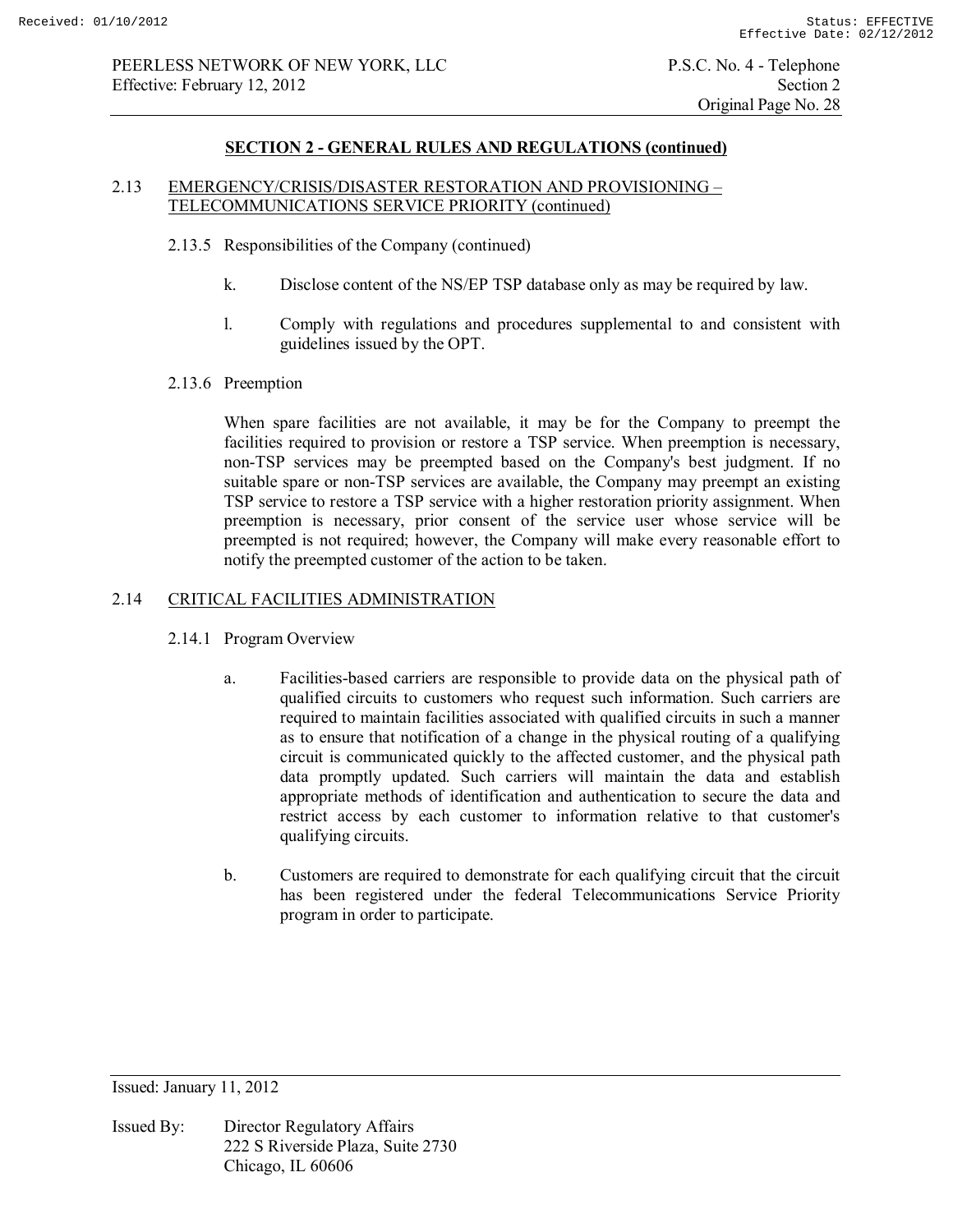## **SECTION 2 - GENERAL RULES AND REGULATIONS (continued)**

## 2.14 CRITICAL FACILITIES ADMINISTRATION (continued)

2.14.2 Customer Obligations

Customers participating under the Critical Facilities Administration program will be required to:

- a. Identify critical facilities by enrolling circuits in the federal Telecommunications Service Priority program, and demonstrating the sponsorship of a federal agency supporting the designation of those circuits as qualifying under the federal Telecommunications Service Priority program. Such circuits will be referred to as "qualifying circuits."
- b. Subscribe to the Critical Facilities Administration service offered by their carrier, and identify which qualifying circuits it wishes to enroll in the service. Such circuits will be referred to as "subscribed circuits."
- 2.14.3 Carrier Obligations

Facilities-based carriers will be obligated to identify the physical path of each subscribed circuit as follows:

- a. Physical path information will be provided by reference to the latitude and longitude coordinates of suitable points along the circuit's path (e.g., cable entrances to buildings, manholes, riser poles, crossboxes, carrier equipment cabinets, and other circuit access points in the outside plant of the carrier) so as to allow the customer to ascertain with a reasonable degree of accuracy the actual physical path of each subscribed circuit.
- b. Physical path information for newly provisioned subscribed circuits is to be available to the customer within 5 business days after the circuit has been installed, and within 15 business days for existing, in-place subscribed circuits.
- c. Any planned moves, changes, or rearrangements that affect the physical path of a subscribed circuit are to be communicated at least 24 hours in advance to the customer, and information related to a move, change, or rearrangement that was as a result of unplanned activity is to be provided within 24 hours of the change.
- d. Updated information regarding the revised physical path of subscribed circuits would be available to the customer within 5 business days for planned actions, and within 15 business days for unplanned activities.

Issued: January 11, 2012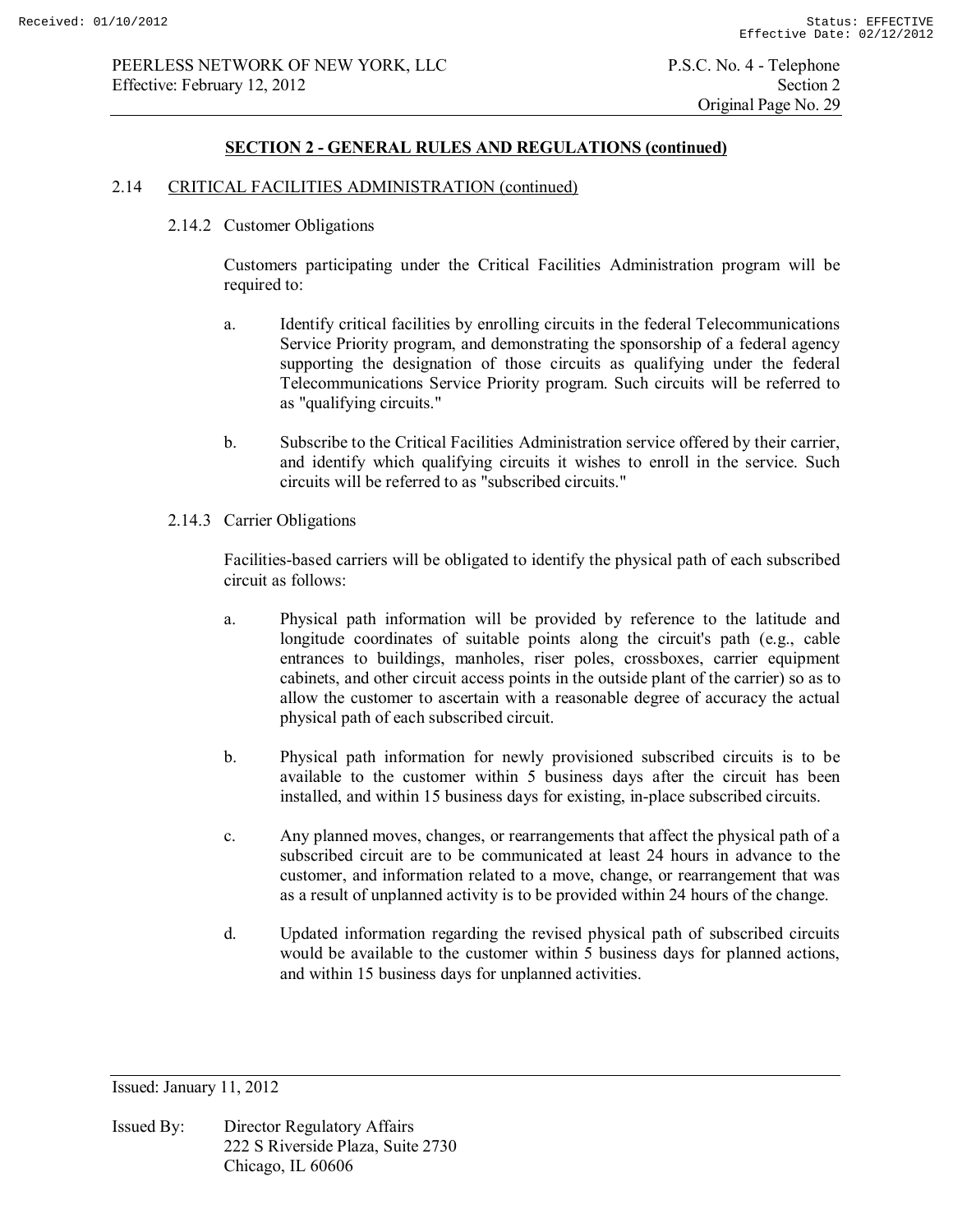## **SECTION 2 - GENERAL RULES AND REGULATIONS (continued)**

#### 2.14 CRITICAL FACILITIES ADMINISTRATION (continued)

- 2.14.3 Carrier Obligations (continued)
	- e. Provision of the service would be suspended altogether in the instance of a major telephone outage. Once restored to service, current physical path information for a subscribed circuit would be developed and made available to the customer within ninety days of the restoration of service.
	- f. The carrier must establish a secure database or other means that would allow the customer to obtain information of the physical path for only its subscribed circuits, subject to appropriate authentication and authorization. Where practicable, the information should be made available on a 24 hour by seven day basis.

## 2.14.4 Rates

Rates for CFA are based upon the time required to collect the circuit path data. The company will give the customer a good faith estimate of the time period needed to perform the requested service. The customer will be billed those charges, along with the tariff charges established by any connecting carrier for the service.

The Company will provide an estimate and pass along charges to the Customer based on rates supplied by the underlying carrier.

Issued: January 11, 2012